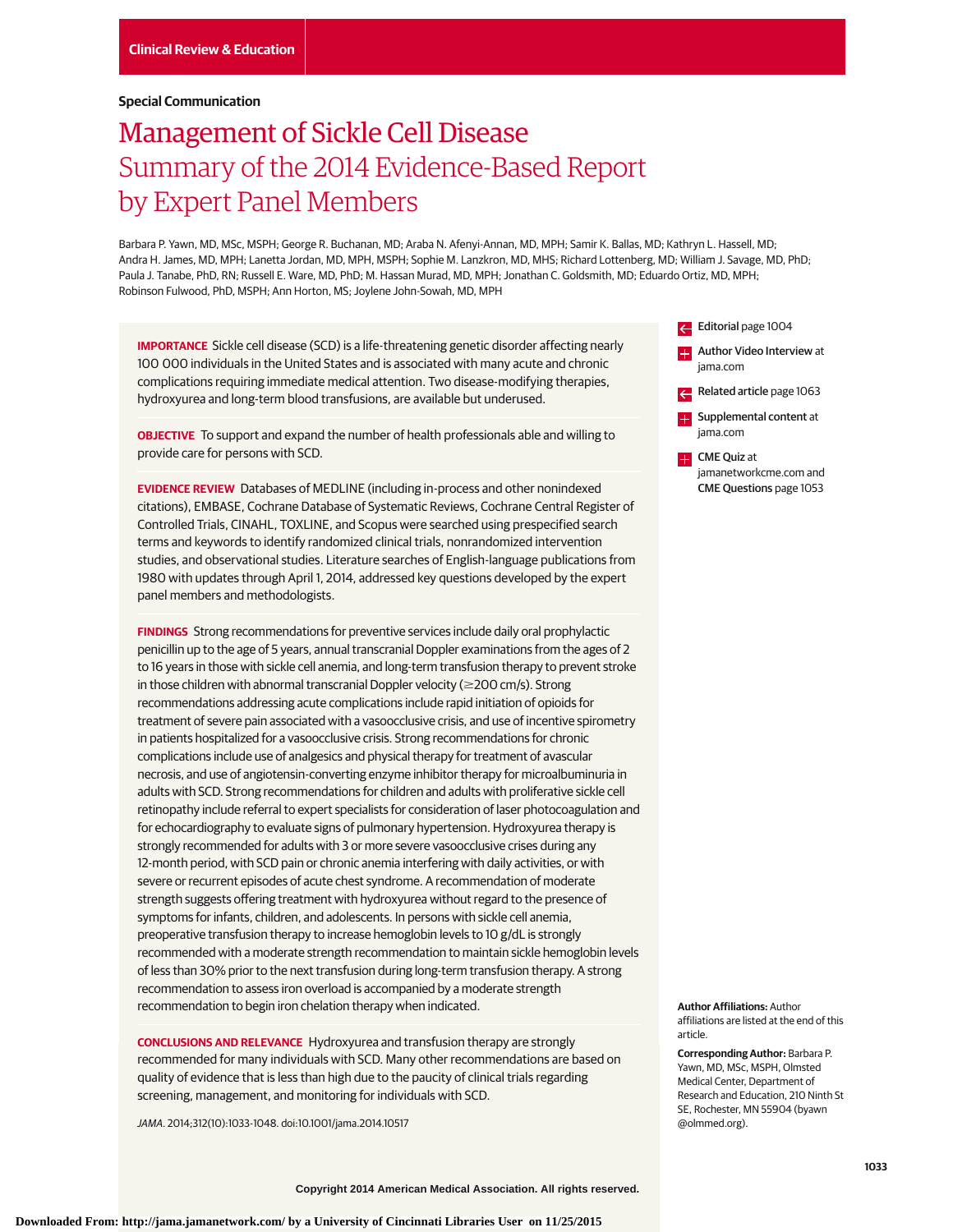Islam in Chief Communist Communist Communist Chief Communist Chief Chief Chief Chief Chief Chief Chief Chief Chief Chief Chief Chief Chief Chief Chief Chief Chief Chief Chief Chief Chief Chief Chief Chief Chief Chief Chief 1910 by Herrick, $^1$  an internal medicine specialist in Chicago, Illinois, who referred to "peculiar elongated and sickle-shaped red blood corpuscles in a case of severe anemia." Substantial knowledge about SCD has been gained since that first description. Yet the 2 most widely available disease-modifying therapies, hydroxyurea and long-term transfusions, are underused,<sup>2,3</sup> and hematopoietic stem

**ACS** acute chest syndrome **GRADE** Grading of Recommendations Assessment, Development, and Evaluation

**PAH** pulmonary arterial hypertension

- **PSR** proliferative sickle retinopathy
- **RCT** randomized clinical trial
- **SCA** sickle cell anemia
- **SCD** sickle cell disease

cell transplantation, the only curative approach, has been used in only a small proportion of affected individuals.<sup>4</sup>

Sickle hemoglobin (HbS), the predominant hemoglobin that is present in the red blood cells of persons with SCD, results from substitution of the

amino acid valine for glutamic acid at the sixth position of the β-globin chain.<sup>5</sup> When deoxygenated, red blood cells from persons with SCD can develop a sickle or crescent shape, become inflexible, and increase blood viscosity through intrinsic properties of the sickled cells as well as abnormal interactions of these cells with leukocytes, platelets, vascular endothelium, and clotting factors.<sup>6,7</sup>

Several SCD genotypes exist (Table 1). The most prevalent genotype, HbSS, and the much less common HbSβ<sup>0</sup>-thalassemia, are both commonly referred to as sickle cell anemia (SCA) because they are phenotypically very similar and are associated with the most severe clinical manifestations. Between 70 000 and 100 000 individuals in the United States have SCD. Most of those affected are of African ancestry or self-identify as black, with a minority being of Hispanic, Middle Eastern, or Asian Indian descent. An additional 3.5 million people in the United States are heterozygote carriers of HbS (HbAS genotype; ie, they have sickle cell trait).<sup>8</sup>

Care for persons with SCD often lacks continuity. Primary care and emergency care health professionals need up-to-date clinical guidance regarding care of persons with SCD. This report summarizes the Evidence-Based Management of Sickle Cell Disease: Expert Panel Report 2014 (available at http://www.nhlbi.nih .gov/health-pro/guidelines/sickle-cell-disease-guidelines/) developed by an expert panel convened in 2009 by the National Heart, Lung, and Blood Institute (NHLBI).

# **Methods**

The expert panel was composed of health care professionals with expertise in the areas of family medicine, general internal medicine, pediatric and adult hematology, psychiatry and mental health, transfusion medicine, obstetrics and gynecology, maternal/fetal medicine, emergency department nursing, and evidence-based medicine. An independent methodology group assisted the expert panel by performing literature searches, preparing evidence tables, and summarizing the evidence. Rating the quality of evidence and assigning the strength of recommendations was based on a modification of the Grading of Recommendations Assessment, Development, and Evaluation (GRADE) system.<sup>9</sup>

This summary report and the full SCD guideline (available at http: //www.nhlbi.nih.gov/health-pro/guidelines/sickle-cell-disease -guidelines/) are designed to support primary care physicians, nurses, and other health care professionals who provide continuity of care or outpatient, inpatient, or emergency care to individuals with SCD and thereby enhance the lives of persons living with the disease. Care for the wide array of complications may be complex and often requires consultation with experts in SCD care and management. The guideline is divided into sections related to health maintenance (including prevention and screening recommendations) as well as diagnosis and management of acute and chronic complications. The final 2 sections address hydroxyurea and blood transfusion therapies.

During development of the guideline, measures were taken to ensure the transparency of the evidence review process, and processes were established to manage all potential or perceived conflicts of interest. For each of the 5 topic areas, the expert panel (assisted by the methodology group) developed an initial list of critical questions formatted according to the PICOS ( $P =$  Population; I = Intervention, exposure;  $C =$  Comparator;  $O =$  Outcome;  $S =$  Setting) framework<sup>10</sup> for literature searches, formal evidence appraisal, and vetting.

## Literature Search

Search strategies were designed to have high sensitivity and low specificity to ensure the broadest capture of relevant data. To be in-

|                                          | Hemoglobin,<br>g/dL <sup>a</sup> | Sickle Cell Genotype, % |            |                  |            |            |
|------------------------------------------|----------------------------------|-------------------------|------------|------------------|------------|------------|
|                                          |                                  | <b>HbS</b>              | <b>HbA</b> | HbA <sub>2</sub> | <b>HbF</b> | <b>HbC</b> |
| Sickle cell disease                      |                                  |                         |            |                  |            |            |
| <b>SS</b>                                | $6 - 9$                          | >90                     | 0          | < 3.5            | ~10        | 0          |
| S <sub>B</sub> <sup>o</sup> -thalassemia | $7 - 9$                          | >80                     | 0          | >3.5             | $20$       | 0          |
| $S\beta^*$ -thalassemia                  | $9 - 12$                         | >60                     | $10 - 30$  | >3.5             | $20$       | $\Omega$   |
| <b>SC</b>                                | $9 - 14$                         | 50                      | 0          | < 3.5            | $\leq 1.0$ | 45         |
| Sickle cell trait <sup>b</sup>           |                                  |                         |            |                  |            |            |
| AS                                       | Normal                           | $\leq 40$               | >60        | < 3.5            | $\leq 1.0$ | $\Omega$   |

Abbreviations: HbA, normal adult hemoglobin; HbA<sub>2</sub>, minor variant of adult hemoglobin; HbC, hemoglobin variant that causes manifestations of sickle cell disease when paired with HbS; HbF, fetal hemoglobin; HbS, sickle hemoglobin.

<sup>a</sup> Levels apply in the absence of a blood transfusion in the past 4 months, are not absolute, and are applicable to adults and children only (not newborns). **b** Provided for comparison.

**1034 JAMA** September 10, 2014 Volume 312, Number 10 **(Reprinted)** and the printed of the printed of the printed of the printed of the printed of the printed of the printed of the printed of the printed of the printed of t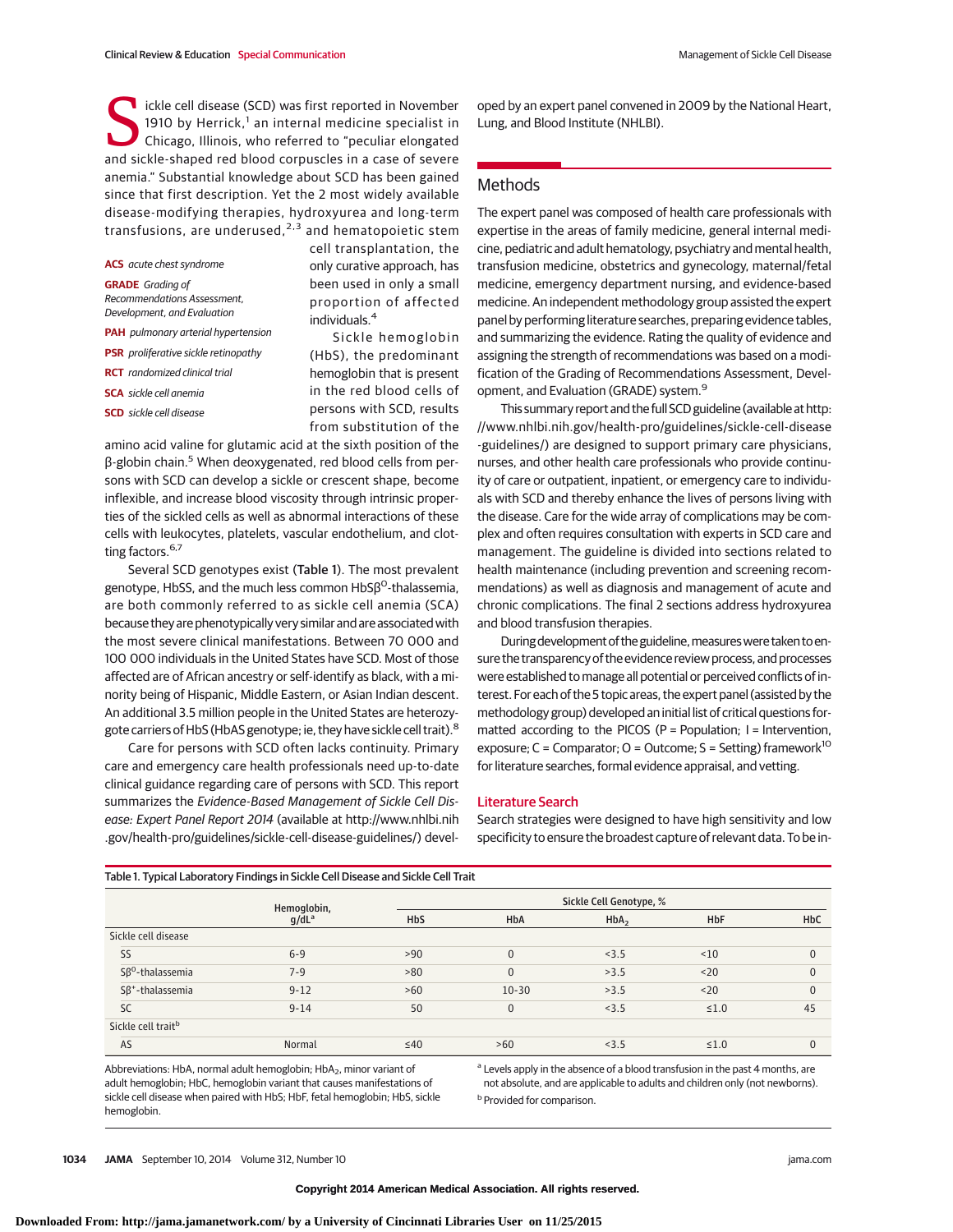| <b>Section</b>                                | Dates of<br><b>Literature Search</b> | No. of Included<br><b>Studies</b> | <b>Comments</b>                                                                                                                                                                                            |
|-----------------------------------------------|--------------------------------------|-----------------------------------|------------------------------------------------------------------------------------------------------------------------------------------------------------------------------------------------------------|
| Health maintenance                            | January 1970 to<br>April 1, 2014     | 313 <sup>a</sup>                  | Penicillin prophylaxis through January 2011<br>Blood pressure screening through July 2011<br>General screening through April 2014<br>Immunizations through April 2014                                      |
| Acute and chronic<br><b>SCD</b> complications | January 1970 to<br>April 2014        | 552                               | No systematic reviews were conducted for fever, acute anemia, and<br>multisystem organ failure                                                                                                             |
| Hydroxyurea therapy                           | January 2007 to<br>April 2014        | 415                               | Studies published prior to 2007 were obtained from the 2008 hydroxyurea<br>report, <sup>11</sup> which included a systematic review<br>No literature search was conducted for patient and family education |
| <b>Transfusion therapy</b>                    | January 1970 to<br>April 2014        | 301                               | No literature search was conducted for details of transfusion management                                                                                                                                   |

Abbreviation: SCD, sickle cell disease.

a Plus updated reports from the Advisory Committee on Immunization Practices and the US Preventive Services Task Force.

clusive of the limited available literature in the field, searches included randomized clinical trials (RCTs), nonrandomized intervention studies, and observational studies. Case reports and small case series were included only when outcomes involved harm or when rare complications were described.

Literature searches involved multiple databases (MEDLINE [including in-process and other nonindexed citations], EMBASE, Cochrane Database of Systematic Reviews, Cochrane Central Register of Controlled Trials, CINAHL, TOXLINE, and Scopus) and used controlled (prespecified) vocabulary terms supplemented with keywords to define concept areas. The exact search terms can be found in the full online guideline document. Only studies published in English were included in the literature reviews.

The work of the expert panel was performed in sequence to allow the methodology group sufficient time to complete the literature reviews and prepare the evidence tables. The dates of the initial comprehensive literature review are summarized in Table 2. After the public comment period in August 2012, a final review of the literature was repeated for SCD-related RCTs and systematic reviews throughApril 1, 2014, toensure that nomore recent studies had been published that might change the recommendations. Studies identified in the final, limited literature review were used to supplement the background materials when appropriate, and all RCTs were included in the evidence tables. Nothing in the 8 trials identified in the update from 2010 through April 1, 2014, required modification of the recommendations.

## Evidence Synthesis

Literature searches using the criteria described above yielded 12 532 references. The expert panel also identified an additional 1231 potentially relevant references. All abstracts were reviewed independently by 2 reviewers using an online reference management system (DistillerSR) until the reviewers reached adequate agreement  $(k \ge 0.90)$ . A final subset of 1575 original studies was included in the evidence tables by the methodology group to summarize individual study findings and support the level of the quality of evidence (ie, confidence in the estimates of effect).

The tables include descriptions of study populations, SCD genotypes, interventions, and outcomes. Methodological details are discussed in each evidence table, including the search questions. The search strategies, study selection process, and a list of excluded studies appear at http://www.nhlbi.nih.gov/health-pro/guidelines /sickle-cell-disease-guidelines/. The final update from 2010 through April 1, 2014, included only RCTs that pertained specifically to individuals with SCD. The 8 additional studies identified were added to the evidence tables. Throughout the process, the evidence tables as well as the full articles of all studies included in the evidence tables were available to the expert panel members.

#### Evidence Framework

The GRADE framework was used to assess and guide the reporting of the quality of the evidence for specific critical questions. The AMSTAR<sup>12</sup> (assessment of multiple systematic reviews) tool was used to assess the methodological quality of systematic reviews. Recent well-conducted systematic reviews were identified that addressed hydroxyurea therapy in children, adolescents, and adults.<sup>3,11,13</sup> The expert panel and methodology group appraised these reviews and conducted additional searches to update the existing systematic review through April 1, 2014, to find evidence for the benefits, harms, and barriers of using hydroxyurea and acute complications in children with SCD.<sup>14</sup>

During the standard GRADE process, recommendations are reported as either strong based on quality of evidence that is high or weak based on all other evidence.<sup>9</sup> However, the expert panel decided this was insufficient to represent the limited evidence available for SCD and added a category of moderate strength for a recommendation that is based onevidence from lower-quality RCTs and large well-conducted observational studies.

The panel intends for moderate strength recommendations to be used to populate protocols of care and provide guidance based on the best available evidence. Weak or moderate strength recommendations are not intended to generate quality-of-care indicators or accountability measures or to affect insurance reimbursement. Variations in care in the areas of weak or moderate strength recommendations may be acceptable, particularly in ways that reflect patient values and preferences. Conversely, strong recommendations represent areas in which there is high confidence in the evidence supporting net benefit, and the recommendations are expected to apply to most individuals with SCD.

#### Consensus Statements

In addition to new systematic searches, recommendations from existing evidence-based clinical practice guidelines were incorporated or adapted for the SCD guideline if they had prespecified clinical questions, were developed after a comprehensive literature search, had explicit and clear criteria for the inclusion of evidence,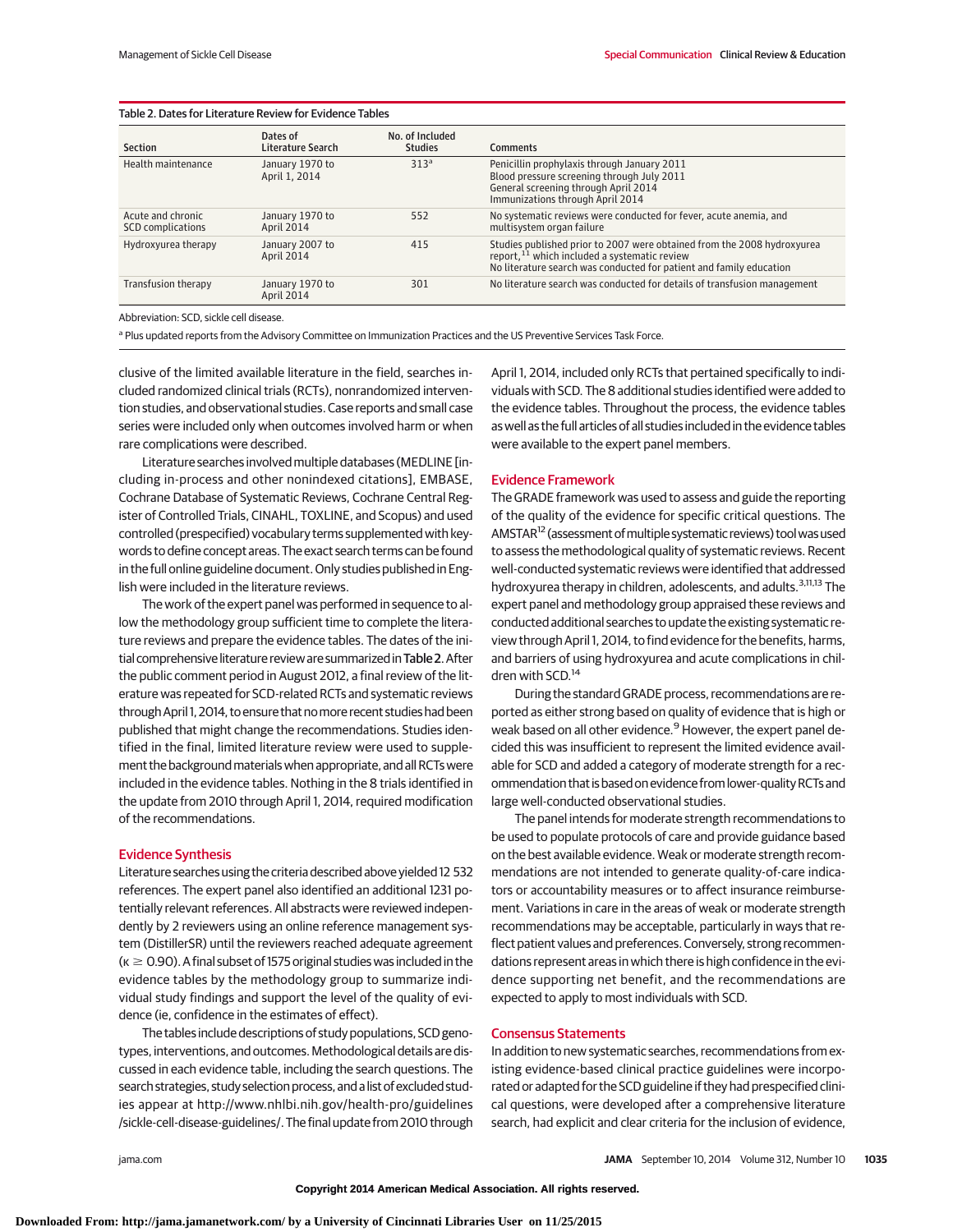Box 1. Criteria for Inclusion of Consensus-Based Recommendations

#### **Consensus-Adapted Recommendations**

Recommendations were based on the expert panel's decision to adapt recommendations derived from existing evidence-based guidelines developed by other professional societies (eg, management of acute and chronic pain in sickle cell disease)

#### **Consensus-Panel Expertise**

Systematic reviews conducted by the methodology group revealed minimal or no supporting evidence (eg, management of acute hepatic sequestration)

An adequate systematic review of the literature was not feasible because of anticipated low or no yield (eg, comparative effectiveness of management approaches for individuals with sickle cell disease presenting with fever or worsening anemia)

Therefore, these recommendations were based on the panel's expert knowledge, practice experience, and ability to extrapolate evidence from populations without sickle cell disease (eg, management of longterm opioid therapy for chronic sickle cell disease pain)

and included recommendations that were explicitly linked to the quality of supporting evidence. Recommendations based on outside evidence-based recommendations are marked as consensusadapted recommendations (Box 1). The consensus-adapted recommendations were vetted by the expert panel and adapted from the US Preventive Services Task Force,<sup>15</sup> the Advisory Committee on Immunization Practices,<sup>16</sup> the World Health Organization and the US Centers for Disease Control and Prevention,<sup>17</sup> and the American Pain Society.<sup>18</sup> The full set of these consensus-adapted recommendations can be found in the full guideline document (http://www.nhlbi .nih.gov/health-pro/guidelines/sickle-cell-disease-guidelines/).

Recognizing the need to provide practical guidance for common problems that may lie outside of the evidence reviews, the published evidence was supplemented by the expertise of the panel members, who have many years of experience in managing and studying individuals with SCD. Recommendations based on the opinions of the panel members are labeled as panel expertise consensus (Box 1) and can be found in their entirety in the full guideline document. The areas covered by the consensus recommendations represent gaps in the evidence base appropriate for future research.

## Review by Experts

Prior to publication, the full guideline was reviewed by the NHLBI Advisory Council, a separate panel of SCD experts, and the National Blood Disorders Program coordinating committee. The guideline was also posted on the NHLBI website in August 2012 for a public review and comment period, which resulted in the submission of more than 1300 comments from individuals and professional societies. The expert panel and NHLBI staff reviewed and developed a response to each comment or recommendation, many of which resulted in revisions to the wording in the guideline. The final version of the guideline was then reviewed by SCD experts from the American Academy of Pediatrics, the American Society of Hematology, and the American Society of Pediatric Hematology/Oncology. All comments were again reviewed by the expert panel and NHLBI staff and specific responses were developed. Those responses included downgrading the strength of 2 recommendations and the addition of clarifying language in several sections of the guideline. Specifically, recommendations against screening of asymptomatic children with neuroimaging using magnetic resonance imaging (MRI) or computed tomography (CT) and asymptomatic adults with neuroimaging using transcranial Doppler, MRI, or CT were downgraded from strong to moderate strength. Reviewers' comments and the panel's responses are posted with the full guideline.

## Clinical Practice Guidelines and the Institute of Medicine

In April 2011, 12 months after the start of this systematic review process, the Institute of Medicine (IOM) published a report<sup>19</sup> to help guideline users determine what is a high-quality, trustworthy guideline. Although at that point the expert panel's processes were already identified and in progress, it was determined that those processes were well aligned with the main points that the IOM standards identified as critical to trustworthy guidelines (establishing transparency,managing conflict of interest, guideline development group composition, intersection between the clinical practice guideline and systematic review, establishing evidence foundations for and rating strength of recommendations, articulation of recommendations, and external review).

The panel's work began prior to the release of the IOM standards. Therefore, some steps in our guideline development did differ from the IOM recommendations. A patient representative was not included on the panel, the questions considered were not disseminated for public comment prior to the literature review, and at this time, the NHLBI has no timeline to update the full SCD guideline document, but will consider how best to do so in the future.

## Results

#### Health Maintenance

Young children with HbSS are at increased risk of invasive pneumococcal disease. With universal newborn screening for SCD in the United States, it is now possible to institute strategies to greatly reduce mortality from invasive pneumococcal disease. All newborns identified with HbSS should promptly receive twice-daily prophylactic penicillin as well as pneumococcal vaccination (Table 3). $^{22}$  Recent changes have been made to the recommendations for pneumococcal vaccination in both children and adults including those with SCD. The changes address the use of both the PCV13 (conjugate 13 valent vaccine) and the use of 23-valent polysaccharide vaccine.<sup>20</sup>

Many individuals with SCD have received and will continue to receive multiple red blood cell transfusions putting them at increased risk of blood-borne pathogens. Despite universal screening of all blood products within the US blood banking systems, hepatitis C infections in the donor may occasionally escape notice. Therefore, the US Preventive Services Task Force recommends hepatitis C screening of all individuals at high risk of contracting hepatitis C such as individuals with SCD who have or will receive multiple red blood cell transfusions. Screening includes anti–hepatitis C virus antibody testing followed by confirmatory polymerase chain reaction testing. The frequency of repeated hepatitis C screening should be based on the frequency of the ongoing transfusions.<sup>15</sup>

In addition, individuals with SCD are at increased risk for several complications related directly or indirectly to the vascular sys-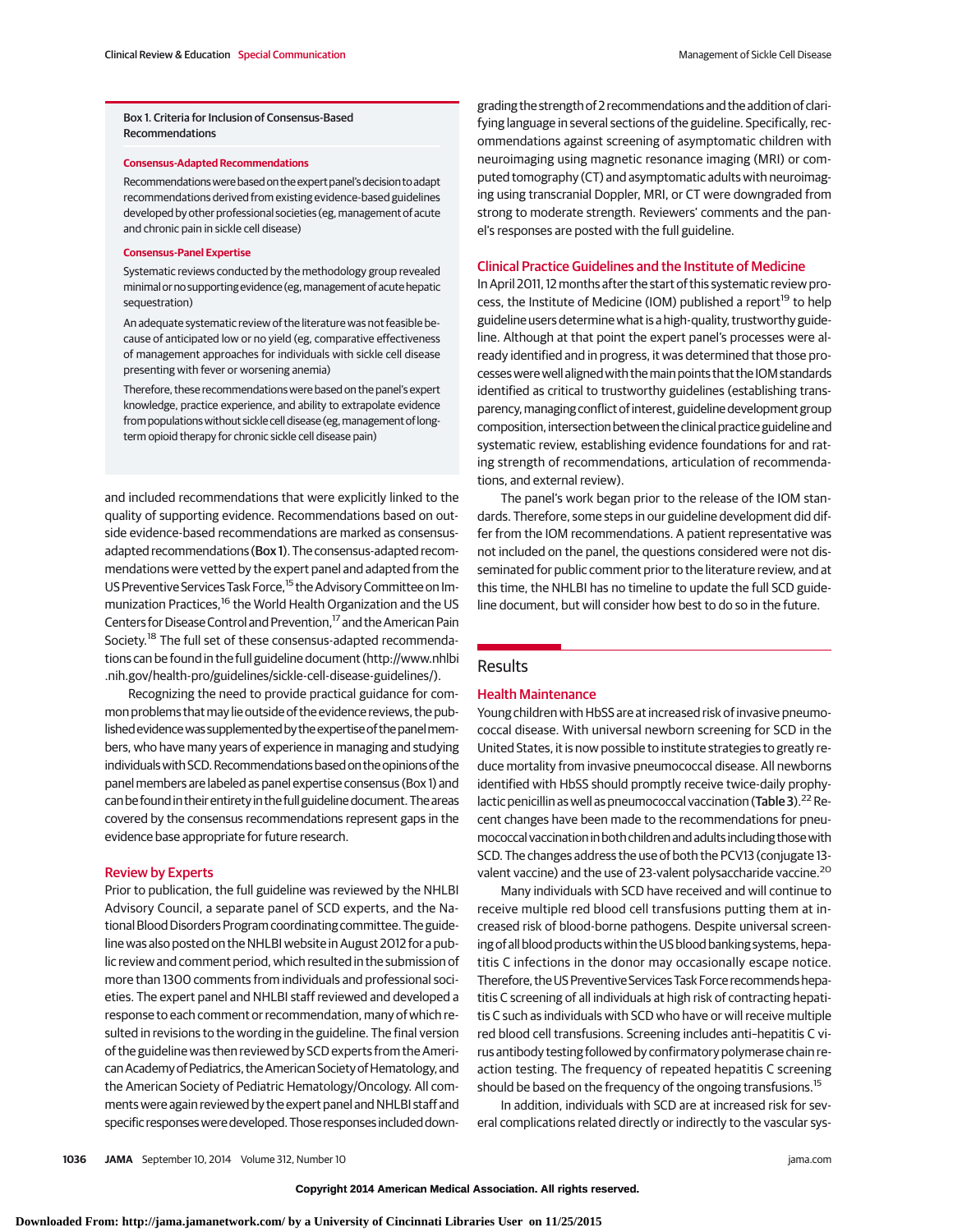| Table 3. Evidence-Based Recommendations for Health Maintenance in Sickle Cell Disease (SCD)                                                                                                                                                                                                                                                                                                     |                               |                              |
|-------------------------------------------------------------------------------------------------------------------------------------------------------------------------------------------------------------------------------------------------------------------------------------------------------------------------------------------------------------------------------------------------|-------------------------------|------------------------------|
| Evidence-Based Health Maintenance Recommendations for SCD <sup>a</sup>                                                                                                                                                                                                                                                                                                                          | Strength of<br>Recommendation | Ouality of<br>Evidence       |
| Prevention of invasive pneumococcal infection                                                                                                                                                                                                                                                                                                                                                   |                               |                              |
| Administer oral penicillin prophylaxis (125 mg for those aged <3 y and 250 mg for those aged $\geq$ 3 y) twice daily<br>until age 5 y in all children with HbSS                                                                                                                                                                                                                                 | Strong                        | Moderate                     |
| Discontinue prophylactic penicillin in children with HbSS at age 5 y unless they have had a splenectomy or invasive<br>pneumococcal infection; ensure completion of pneumococcal vaccination series before discontinuation                                                                                                                                                                      | Moderate                      | Moderate                     |
| Ensure that persons of all ages with SCD have been vaccinated against Streptococcus pneumoniae                                                                                                                                                                                                                                                                                                  | Strong                        | Moderate                     |
| <b>Immunizations</b>                                                                                                                                                                                                                                                                                                                                                                            |                               |                              |
| Children aged 6-18 y with functional or anatomic asplenia should receive 1 dose of PCV13 (conjugate 13-valent<br>vaccine)                                                                                                                                                                                                                                                                       |                               |                              |
| Adults aged ≥19 y who have not received pneumococcal vaccine but have functional or anatomic asplenia and who<br>have not previously received PCV13 or PPSV23 (23-valent polysaccharide vaccine) should receive 1 dose of PCV13<br>first, followed by a dose of PPSV23 at least 8 wk later, with subsequent doses of PPSV23 to follow current PPSV23<br>recommendations for adults at high risk |                               |                              |
| A second PPSV23 dose is recommended 5 y after the first PPSV23 dose for persons aged 19-64 y with functional Consensus<br>or anatomic asplenia                                                                                                                                                                                                                                                  |                               | Adapted <sup>b</sup>         |
| In addition, those who received PPSV23 before age 65 y for any indication should receive another dose of the<br>vaccine at age 65 y or later if at least 5 y have elapsed since their previous PPSV23 dose                                                                                                                                                                                      |                               |                              |
| Adults aged ≥19 y with previous PPSV23 vaccination and functional or anatomic asplenia who received ≥1 doses of<br>PPSV23 should be given a PCV13 dose ≥1 y after the last PPSV23 dose was received                                                                                                                                                                                             |                               |                              |
| For those who require additional doses of PPSV23, the first such dose should be given no sooner than 8 wk after<br>PCV13 dose and at least 5 y after the most recent dose of PPSV23                                                                                                                                                                                                             |                               |                              |
| Screening for hepatitis C: screen for hepatitis C virus (HCV) infection in persons at high risk for infection (eq. those<br>with multiple transfusions) and offer 1-time screening for HCV infection to all adults born between 1945 and 1965                                                                                                                                                   | Consensus                     | Adapted <sup>c</sup>         |
| Electrocardiogram screening: do not screen asymptomatic children or adults with SCD with electrocardiograms                                                                                                                                                                                                                                                                                     | Weak                          | Low                          |
| Screening for retinopathy                                                                                                                                                                                                                                                                                                                                                                       |                               |                              |
| Refer to an ophthalmologist for a dilated eye examination to evaluate for retinopathy beginning at age 10 y                                                                                                                                                                                                                                                                                     | Strong                        | Low                          |
| For persons having a normal dilated retinal examination, rescreen at 1- to 2-y intervals                                                                                                                                                                                                                                                                                                        | Consensus                     | Panel expertise <sup>d</sup> |
| Screening for risk of stroke using neuroimaging                                                                                                                                                                                                                                                                                                                                                 |                               |                              |
| In children with sickle cell anemia (SCA), screen annually (beginning at age 2 y and continuing until at least<br>age 16 y) with transcranial Doppler, according to the methods used in the STOP studies                                                                                                                                                                                        | Strong                        | Moderate                     |
| In children with conditional (170-199 cm/s) or elevated (≥200 cm/s) transcranial Doppler results, refer to a<br>specialist with expertise in long-term transfusion therapy aimed at preventing stroke                                                                                                                                                                                           | Strong                        | High                         |
| In children with genotypes other than SCA (eq. HbSB <sup>+</sup> -thalassemia or HbSC), do not perform screening with<br>transcranial Doppler                                                                                                                                                                                                                                                   | Strong                        | Low                          |
| In asymptomatic children with SCD, do not perform screening with magnetic resonance imaging (MRI) or<br>computed tomography (CT)                                                                                                                                                                                                                                                                | Moderate                      | Low                          |
| In asymptomatic adults with SCD, do not perform screening with neuroimaging (transcranial Doppler, MRI, or CT)                                                                                                                                                                                                                                                                                  | Moderate                      | Very low                     |
| Screening for pulmonary disease: do not screen asymptomatic children and adults with pulmonary function tests                                                                                                                                                                                                                                                                                   | Moderate                      | Low                          |
| Contraception, reproductive counseling, and opioid use during pregnancy                                                                                                                                                                                                                                                                                                                         | Consensus                     | Adapted <sup>e</sup>         |
|                                                                                                                                                                                                                                                                                                                                                                                                 |                               |                              |

Abbreviation: STOP, Stroke Prevention Trial in Sickle Cell Anemia.

<sup>a</sup> The order of the recommendations was chosen to reflect the frequency with which they will likely need to be implemented. For example, immunization recommendations apply to all individuals with SCD, whereas pulmonary function assessment or contraceptive information may be needed for only a portion of those with SCD.

<sup>c</sup> Consensus-adapted recommendations from the US Preventive Services Task Force (USPSTF). Box 1 contains criteria for consensus-adapted recommendations.

<sup>d</sup> Box 1 contains criteria for panel expertise consensus.

<sup>e</sup> Consensus-adapted recommendations from the World Health Organization (WHO) and the US Centers for Disease Control and Prevention (CDC).<sup>21</sup> Box 1 contains criteria for consensus-adapted recommendations.

b Consensus adapted from 2014 recommendations of Advisory Committee on Immunization Practices (ACIP).20 Box 1 contains criteria for consensusadapted recommendations.

tem. Based on varying quality levels of evidence, strong recommendations aremade related to screening for hypertension, retinopathy, and risk of stroke using transcranial Doppler in children aged 2 to 16 years. The frequency of such screening is often based onexpert opinion as it is for these recommendations. For example, dilated eye examination is recommended to be completed every 1 to 2 years when the previous evaluation was negative. Recommendations are made against neuroimaging screening in asymptomatic children, adolescents, and adults to assess for risk of future stroke. Other frequently used screening procedures such as electrocardiography and pulmonary function tests also have recommendations against use

based on the lack of evidence regarding their efficacy or effectiveness in providing any improved outcomes or advantage in asymptomatic individuals.

The US Preventive Services Task Force and the Advisory Committee on Immunization Practices have developed evidencebased recommendations for preventive services, screening, and immunizations appropriate for all children and adults. The expert panel decided that it is important to highlight the use of these recommendations in the care of all persons with SCD because those living with chronic disease often fail to receive this type of routine preventive care.<sup>23</sup> Pregnancy in women with SCD may present additional health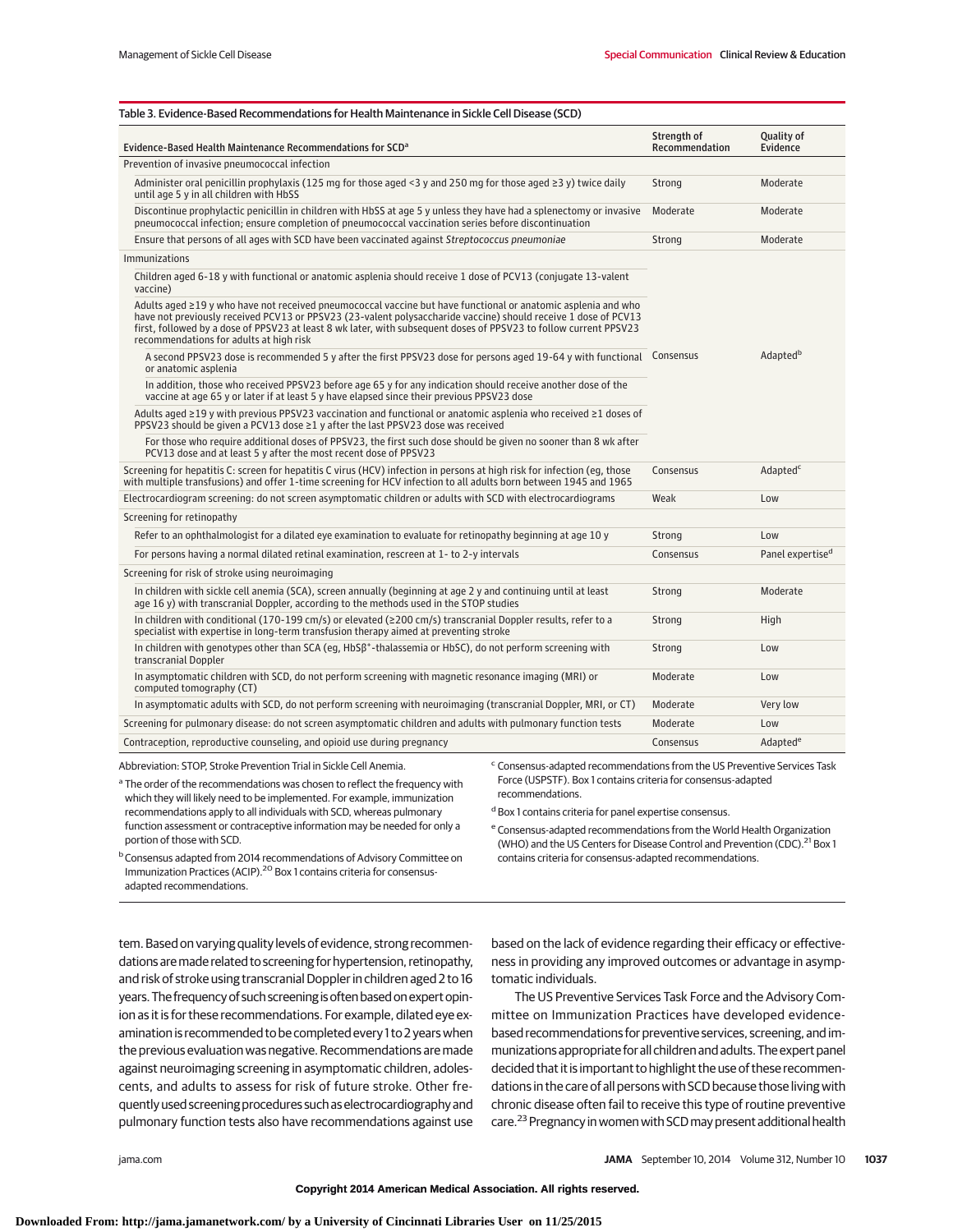risks, such as preterm delivery, stillbirth, maternal mortality, and severe fetal anemia.<sup>24,25</sup> Therefore, the ability of health professionals to provide information on available contraception and reproductive issues is important in the care of persons with SCD. The expert panel chose to summarize and include guidance for reproductive issues as reviewed and summarized by the World Health Organization and the US Centers for Disease Control and Prevention.<sup>17</sup>

#### Managing Acute Complications

New clinical approaches and treatments<sup>22,26,27</sup> have increased rates of survival in persons with SCD. However, the average lifespan of persons with SCD remains about 3 decades shorter than other individuals living in the United States,<sup>28,29</sup> due in large part to acute and chronic complications related to vascular occlusion. Vasoocclusive crisis, commonly referred to as acute pain crisis, is the most common such event and is usually accompanied by severe pain. Nearly all individuals with SCD will experience a vasoocclusive crisis during their lifetime. The first episode may occur as early as 6 months of age, often presenting as dactylitis, and thereafter may occur with variable frequency, usually in the extremities, chest, and back.<sup>30-33</sup>

The vasoocclusive crises are a particularly complex management concern. Health care professionals must appreciate the severe nature of the pain and the urgent need for effective pain relief therapies (Table 4). Patients presenting with a vasoocclusive crisis are at risk for other complications such as acute chest syndrome (ACS), requiring rapid triage, evaluation, and administration of analgesics. Patients with SCD experiencing acute pain crises may be incorrectly identified as those with drug-seeking behavior or addiction. It is important that the preferences and needs of the individual seeking care be heard, respected, and responded to with the same attention as applied to any other individuals with serious physiological pain. Pain management should include parenteral opioids for severe pain administered in a timely manner, guided by an individualized prescribing and monitoring protocol written by the patient with his/her SCD health care clinician or team, or by an institutional SCD-specific protocol when an individualized protocol is not available. In children and adults hospitalized for a vasoocclusive crisis, the use of incentive spirometry can limit the risk for ACS.<sup>34</sup>

People with SCA have an increased risk of severe bacterial infection, resulting primarily from reduced or absent splenic function.<sup>35</sup> By 2 or 3 months of age, as their level of fetal hemoglobin declines, infants with SCA develop splenic impairment. The result is an extremely high risk of septicemia and meningitis, primarily due to Streptococcus pneumoniae. It is imperative to promptly identify and treat suspected bacterial infections. One of the signs that the expert panel strongly recommends as a reliable indicator of such diseases is fever (≥38.5°C) to which clinicians should respond more aggressively than they might in people without SCD.

Acute chest syndrome is another frequently occurring and serious acute complication of SCD.<sup>36,37</sup> Clinically, ACS can develop at any time and typically presents as sudden onset of some combination of cough, shortness of breath, retractions, and rales accompanied by a new pulmonary infiltrate on chest radiograph. Children usually have a fever and upper- or middle-lobe involvement, whereas adults are often afebrile and present with multilobe disease. There are no distinctive laboratory features of ACS, although hemoglobin concentration often declines sharply.<sup>37</sup> The most common etiology is infection (eg, viral, bacterial, or mycoplasma), especially in children, but the complication also may result from bone marrow embolism, intrapulmonary aggregates of sickled cells, atelectasis, or pulmonary edema. Acute chest syndrome can rapidly proceed to respiratory failure or death and requires immediate hospitalization and thoroughevaluation. Treatments include antibiotics, oxygen supplementation, and exchange transfusion in those who experience severe respiratory distress. Risk of ACS can be reduced by the use of incentive spirometry during hospital admissions for vasoocclusive crises<sup>34</sup> or by preoperative transfusion.<sup>37</sup> Acute chest syndrome occurs with increased frequency in persons with asthma or prior ACS events.

Acute stroke is a common and devastating complication of SCD, particularly among persons with SCA.<sup>38</sup> In the absence of primary stroke prevention, approximately 10% of children with HbSS will have overt stroke and an additional 20% to 35% will have silent cerebral infarction, which can cause cognitive decline and predispose them to additional silent infarcts and overt strokes.<sup>39</sup> Stroke in those with SCD often has similar presenting signs and symptoms as in persons without SCD, including being preceded by transient ischemic attacks. Regular transfusion therapy or, when transfusion therapy is not possible or has had to be discontinued, hydroxyurea therapy may prevent recurrent strokes.<sup>40</sup>

Additionally, transfusion therapy may prevent an initial stroke in children with abnormal transcranial Doppler velocity identified by regular transcranial Doppler ultrasound screening (see the health maintenance and blood transfusion management sections of this summary report). Silent central nervous system infarcts can present with nonfocal signs such as developmental delays or poor or declining school performance in children, or changes in social, role, or work functioning in adults. Throughout their lives, persons with SCD should be considered for formal neurocognitive evaluation when assessments reveal any of these concerns.

Other less common complications include priapism, hepatobiliary complications, acute splenic sequestration, acute kidney injury, acute cholecystitis, and acute aplastic crisis due to parvovirus B19 infection. Each of these complications requires immediate attention, often similar to the care provided to individuals with the same problems but without SCD. Several of these acute complications (eg, acute aplastic crisis) had no available evidence for management, limiting the panel to consensus recommendations based on expert opinion, which are not the focus of this report but can be found in the full guideline document.

#### Managing Chronic Complications

Chronic complications of SCD can involve most organs and organ systems during the lifespan of affected individuals. In addition, certain acute complications, such as stroke and priapism, often do not resolve completely but evolve into subacute or chronic phases that require special approaches to management. A unified definition of each complication of SCD was published in 2010,<sup>41</sup> which should continue to facilitate clinical communications, management, and further research to better describe theetiology, natural history, and care for these conditions.

Most of the chronic complications have not been the subject of high-quality observational studies or RCTs, thus leaving few areas in which strong recommendations were possible (Table 5). The expert panel's evidence-based recommendations for managing chronic complications are supplemented with information on chronic pain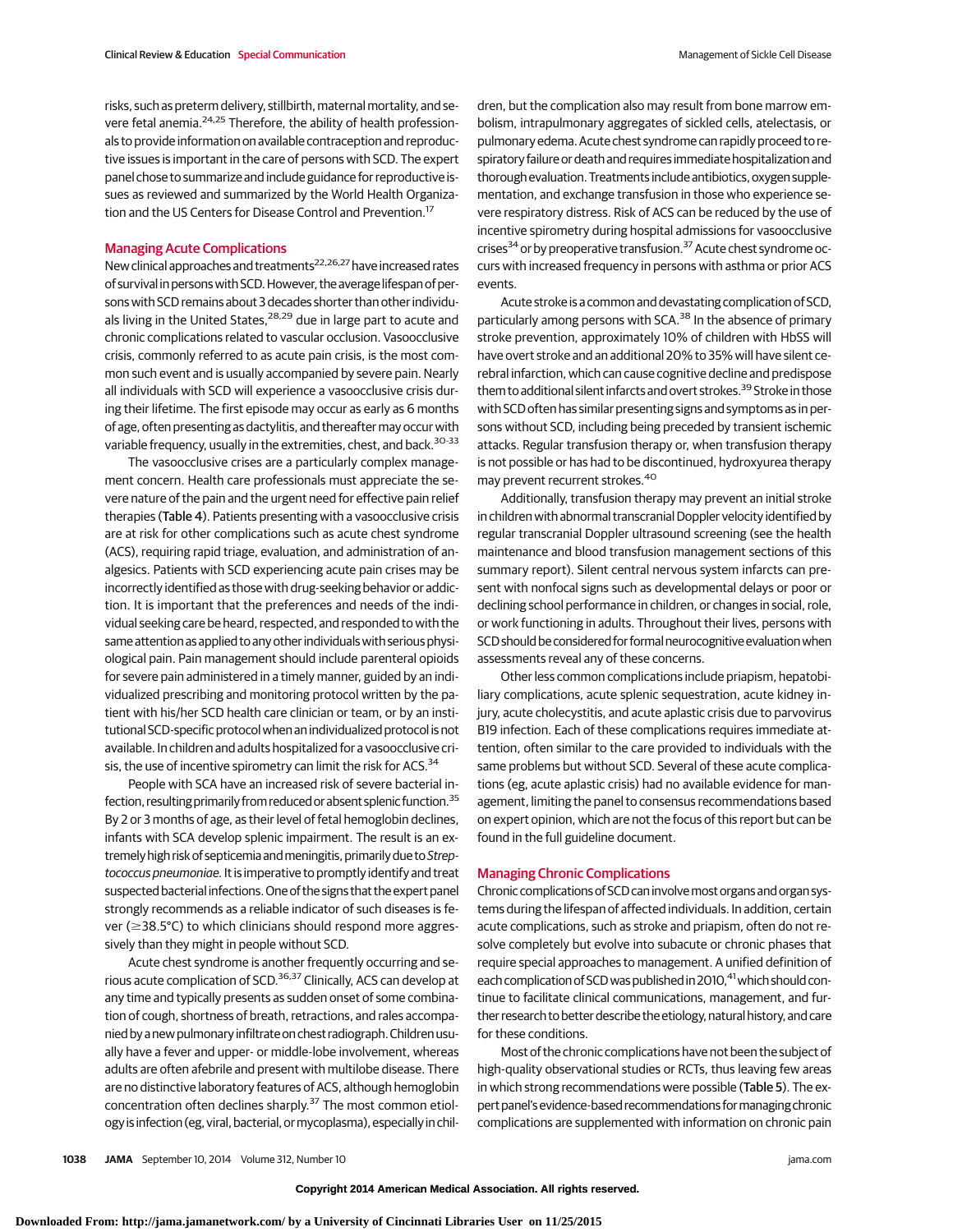| Table 4. Evidence-Based Recommendations for Managing Acute Complications of Sickle Cell Disease (SCD)                                                                                                                                                                                                                                                                                     |                                                                                                                                                                                                                                               |                               |                              |
|-------------------------------------------------------------------------------------------------------------------------------------------------------------------------------------------------------------------------------------------------------------------------------------------------------------------------------------------------------------------------------------------|-----------------------------------------------------------------------------------------------------------------------------------------------------------------------------------------------------------------------------------------------|-------------------------------|------------------------------|
| Evidence-Based Recommendations for Managing Acute Complications of SCD <sup>a</sup>                                                                                                                                                                                                                                                                                                       |                                                                                                                                                                                                                                               | Strength of<br>Recommendation | Quality of<br>Evidence       |
| Vasoocclusive crisis <sup>b</sup>                                                                                                                                                                                                                                                                                                                                                         |                                                                                                                                                                                                                                               |                               |                              |
| Continue treatment with nonsteroidal anti-inflammatory drugs (NSAIDs) in adults and children with a<br>vasoocclusive crisis associated with mild to moderate pain in those who report relief with NSAIDs in the absence of<br>contraindications                                                                                                                                           |                                                                                                                                                                                                                                               | Moderate                      | Low                          |
| Rapidly initiate treatment with parenteral opioids in adults and children with a vasoocclusive crisis associated with<br>severe pain                                                                                                                                                                                                                                                      |                                                                                                                                                                                                                                               | Strong                        | High                         |
| Initiate around-the-clock opioid administration by patient-controlled analgesia or frequently scheduled doses vs<br>as requested administration in adults and children with a vasoocclusive crisis associated with severe pain                                                                                                                                                            |                                                                                                                                                                                                                                               | Moderate                      | Low                          |
| Use incentive spirometry during hospitalization for vasoocclusive crisis to reduce the risk of acute chest syndrome<br>(ACS)                                                                                                                                                                                                                                                              |                                                                                                                                                                                                                                               | Strong                        | Moderate                     |
| Do not administer a blood transfusion unless there are other indications for transfusion in children and adults with<br>a vasoocclusive crisis <sup>c</sup>                                                                                                                                                                                                                               |                                                                                                                                                                                                                                               | Moderate                      | Low                          |
| Use an individualized prescribing and monitoring protocol (written by the patient's SCD clinician) or an SCD-<br>specific protocol whenever possible to promote rapid, effective, and safe analgesic management and resolution of<br>the vasoocclusive crisis in children and adults <sup>d</sup>                                                                                         |                                                                                                                                                                                                                                               | Consensus                     | Panel expertise <sup>e</sup> |
| Acute chest syndrome                                                                                                                                                                                                                                                                                                                                                                      |                                                                                                                                                                                                                                               |                               |                              |
| Treat persons with SCD who have ACS with an intravenous cephalosporin, an oral macrolide antibiotic,<br>supplemental oxygen (to maintain oxygen saturation of >95%), and close monitoring for bronchospasm, acute<br>anemia, and hypoxemia                                                                                                                                                |                                                                                                                                                                                                                                               | Strong                        | Low                          |
| In persons with sickle cell anemia, give simple blood transfusion (10 mL/kg of red blood cells) to improve oxygen-<br>carrying capacity to persons with symptomatic ACS whose hemoglobin concentration is >1.0 g/dL below baseline;<br>if baseline hemoglobin is $\geq$ 9 g/dL, simple blood transfusion may not be required                                                              |                                                                                                                                                                                                                                               | Weak                          | Low                          |
| In persons with HbSC disease or HbSß <sup>+</sup> -thalassemia, consult an SCD expert regarding decisions about transfusion                                                                                                                                                                                                                                                               |                                                                                                                                                                                                                                               | Strong                        | Low                          |
| Perform urgent exchange transfusion in consultation with hematology, critical care, or apheresis specialists, when<br>there is rapid progression of ACS as manifested by oxygen saturation of <90% despite supplemental oxygen,<br>increasing respiratory distress, progressive pulmonary infiltrates, decline in hemoglobin concentration despite<br>simple transfusion, or all of these |                                                                                                                                                                                                                                               | Strong                        | Low                          |
| Encourage use of incentive spirometry while awake                                                                                                                                                                                                                                                                                                                                         |                                                                                                                                                                                                                                               | Strong                        | Moderate                     |
| Acute stroke                                                                                                                                                                                                                                                                                                                                                                              |                                                                                                                                                                                                                                               |                               |                              |
| Consult an SCD expert and perform exchange transfusion in persons with SCD who develop acute stroke confirmed<br>by neuroimaging                                                                                                                                                                                                                                                          |                                                                                                                                                                                                                                               | Consensus                     | Panel expertise <sup>e</sup> |
| Initiate a program of monthly simple or exchange transfusions in children and adults who have had a stroke                                                                                                                                                                                                                                                                                |                                                                                                                                                                                                                                               | Moderate                      | Low                          |
| Initiate hydroxyurea therapy when it is not possible to initiate a transfusion program in children and adults who<br>have had a stroke                                                                                                                                                                                                                                                    |                                                                                                                                                                                                                                               | Moderate                      | Low                          |
| Priapism                                                                                                                                                                                                                                                                                                                                                                                  |                                                                                                                                                                                                                                               |                               |                              |
| Initiate interventions to include vigorous oral or intravenous hydration and oral or intravenous analgesia when an<br>episode of priapism lasts ≥4 h                                                                                                                                                                                                                                      |                                                                                                                                                                                                                                               | Strong                        | Low                          |
| Consult with a urologist when an episode of priapism lasts $\geq 4$ h                                                                                                                                                                                                                                                                                                                     |                                                                                                                                                                                                                                               | Consensus                     | Panel expertise <sup>e</sup> |
| Do not use transfusion therapy for immediate treatment of priapism associated with SCD                                                                                                                                                                                                                                                                                                    |                                                                                                                                                                                                                                               | Moderate                      | Low                          |
| Consult with a hematologist for possible preoperative transfusion if surgical intervention is required                                                                                                                                                                                                                                                                                    |                                                                                                                                                                                                                                               | Consensus                     | Panel expertise <sup>e</sup> |
| Hepatobiliary complications                                                                                                                                                                                                                                                                                                                                                               |                                                                                                                                                                                                                                               |                               |                              |
| Treat asymptomatic gallstones with watchful waiting in children and adults with SCD; in those who develop<br>symptoms specific to gallstones, treat with cholecystectomy (the laparoscopic approach is preferred if surgically<br>feasible and available)                                                                                                                                 |                                                                                                                                                                                                                                               | Strong                        | Moderate                     |
| Splenic sequestration                                                                                                                                                                                                                                                                                                                                                                     |                                                                                                                                                                                                                                               |                               |                              |
| Provide immediate intravenous fluid resuscitation in persons with hypovolemia due to severe acute splenic<br>sequestration                                                                                                                                                                                                                                                                |                                                                                                                                                                                                                                               | Strong                        | Low                          |
| Consult an SCD expert and begin transfusion in persons who have acute splenic sequestration and severe anemia to<br>increase hemoglobin to a stable level, while avoiding overtransfusion                                                                                                                                                                                                 |                                                                                                                                                                                                                                               | Strong                        | Low                          |
| Consult an SCD expert to address the performance and timing of splenectomy in persons with recurrent acute<br>splenic sequestration or symptomatic hypersplenism                                                                                                                                                                                                                          |                                                                                                                                                                                                                                               | Moderate                      | Low                          |
| Acute renal failure                                                                                                                                                                                                                                                                                                                                                                       |                                                                                                                                                                                                                                               |                               |                              |
| In a patient with an acute increase in serum creatinine level of $\geq$ 0.3 mg/dL, (1) monitor renal function daily,<br>including serum creatinine level, fluid intake, and fluid output; (2) avoid potential nephrotoxic drugs and imaging<br>agents; and (3) evaluate the patient thoroughly for all potential etiologies in consultation with a nephrologist<br>as needed              |                                                                                                                                                                                                                                               | Consensus                     | Panel expertise <sup>e</sup> |
| Do not give blood transfusions to treat acute renal failure unless there are other indications for transfusion                                                                                                                                                                                                                                                                            |                                                                                                                                                                                                                                               | Consensus                     | Panel expertise <sup>e</sup> |
| Use renal replacement therapy (eg, hemodialysis) when needed for acute renal failure                                                                                                                                                                                                                                                                                                      |                                                                                                                                                                                                                                               | Consensus                     | Panel expertise <sup>e</sup> |
| <sup>a</sup> The order of the recommendations was chosen to reflect the frequency with<br>which they will likely need to be implemented. For example, vasoocclusive<br>crisis is more common than episodes of ACS or priapism.                                                                                                                                                            | Management of Sickle Cell Disease" in the full guideline document at http:<br>//www.nhlbi.nih.gov/health-pro/guidelines/sickle-cell-disease-guidelines/.<br><sup>d</sup> More information on the pain algorithm appears in the eFigure in the |                               |                              |
| <sup>b</sup> The consensus-adapted pain recommendation appears in eSection 1 of the<br>Supplement.                                                                                                                                                                                                                                                                                        | Supplement.<br>e Box 1 contains criteria for panel expertise consensus.                                                                                                                                                                       |                               |                              |
| <sup>c</sup> More information appears in the chapter entitled "Blood Transfusion in the                                                                                                                                                                                                                                                                                                   |                                                                                                                                                                                                                                               |                               |                              |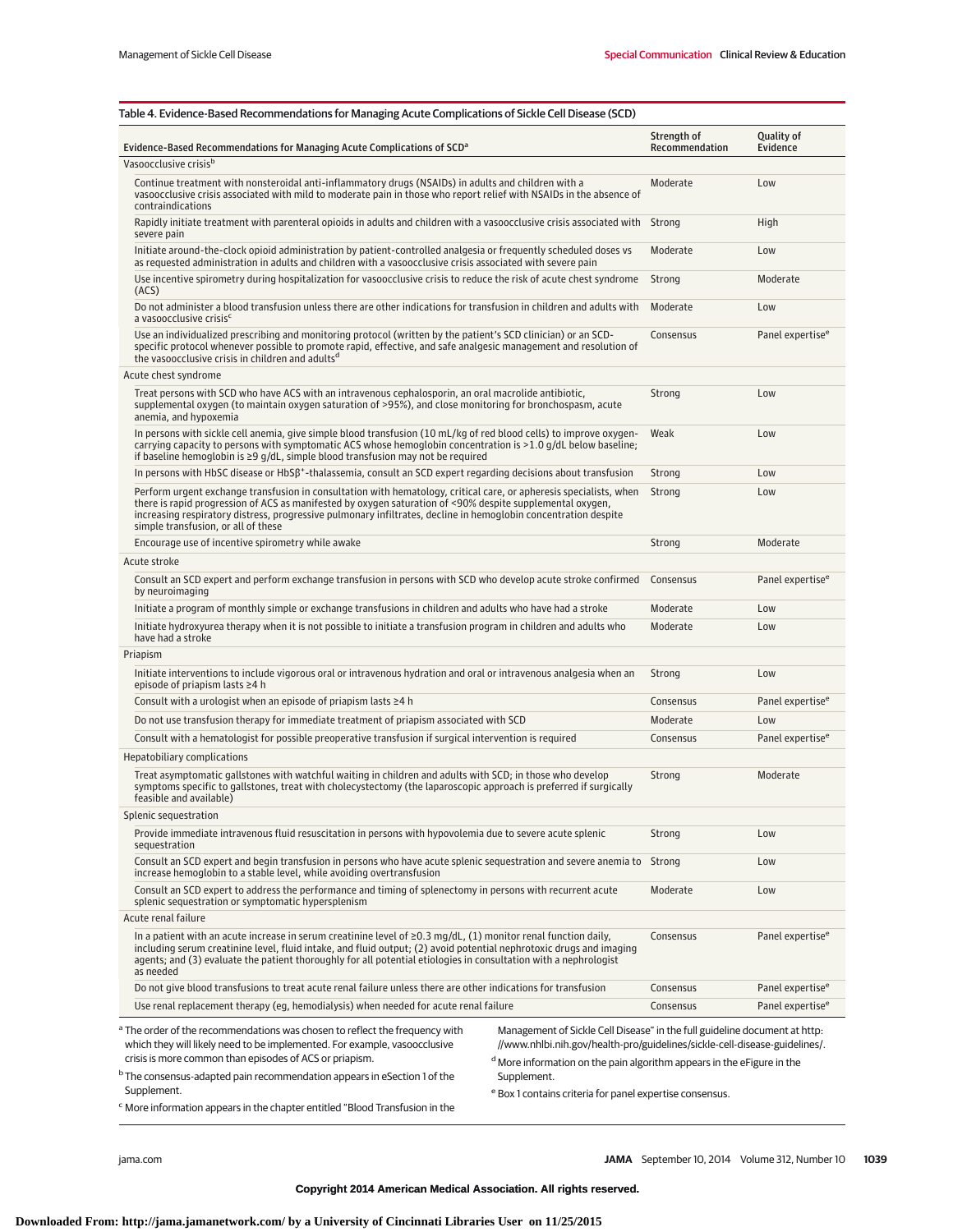| Table 5. Evidence-Based Recommendations for Managing Chronic Complications of Sickle Cell Disease (SCD)                                                                                           |                               |                        |  |  |
|---------------------------------------------------------------------------------------------------------------------------------------------------------------------------------------------------|-------------------------------|------------------------|--|--|
| Evidence-Based Recommendations for Managing Chronic Complications <sup>a</sup>                                                                                                                    | Strength of<br>Recommendation | Quality of<br>Evidence |  |  |
| Chronic pain recommendations <sup>b</sup>                                                                                                                                                         | Consensus                     | Adapted <sup>c</sup>   |  |  |
| Avascular necrosis                                                                                                                                                                                |                               |                        |  |  |
| Evaluate all children and adults with SCD and intermittent or chronic hip pain for avascular necrosis by history, physical<br>examination, radiography, and magnetic resonance imaging, as needed | Strong                        | Low                    |  |  |
| Treat avascular necrosis with analgesics and consult physical therapy and orthopedic departments for assessment and<br>follow-up                                                                  | Strong                        | High                   |  |  |
| Pulmonary hypertension                                                                                                                                                                            |                               |                        |  |  |
| Refer persons who have symptoms or signs suggestive of pulmonary hypertension for echocardiography                                                                                                | Strong                        | Moderate               |  |  |
| Renal complications                                                                                                                                                                               |                               |                        |  |  |
| Refer persons with proteinuria ( $>$ 300 mg/24 h) to a nephrologist for further evaluation                                                                                                        | Strong                        | Low                    |  |  |
| For adults with microalbuminuria without other apparent cause, initiate angiotensin-converting enzyme (ACE) inhibitor<br>therapy                                                                  | Moderate                      | Moderate               |  |  |
| For adults with proteinuria without other apparent cause, initiate ACE inhibitor therapy                                                                                                          | Moderate                      | Low                    |  |  |
| Initiate ACE inhibitor therapy for renal complications when indicated even in the presence of normal blood pressure                                                                               | Moderate                      | Low                    |  |  |
| Renal replacement therapy (eq. hemodialysis, peritoneal dialysis, renal transplantation) should be used in persons with<br>SCD if needed                                                          | Strong                        | Low                    |  |  |
| Ophthalmologic complications                                                                                                                                                                      |                               |                        |  |  |
| Refer children and adults with vitreoretinal complications of proliferative sickle retinopathy (PSR) refractory to medical<br>treatment for evaluation and possible vitrectomy                    | Strong                        | Low                    |  |  |
| Refer persons of all ages with PSR to an ophthalmologist for evaluation and possible laser photocoagulation therapy                                                                               | Strong                        | Moderate               |  |  |
| Leg ulcers                                                                                                                                                                                        |                               |                        |  |  |
| Treat leg ulcers in persons with SCD with initial standard therapy (eg, debridement, wet to dry dressings, topical agents)                                                                        | Moderate                      | Low                    |  |  |
| Evaluate persons with chronic recalcitrant deep leg ulcers for osteomyelitis                                                                                                                      | Moderate                      | Low                    |  |  |
| Evaluate possible etiologies of leg ulcers to include venous insufficiency and perform wound culture if infection is<br>suspected or if the ulcers deteriorate                                    | Moderate                      | Low                    |  |  |
| Treat with systemic or local antibiotics if leg ulcer site is suspicious for infection and wound culture is positive and<br>organisms are susceptible                                             | Moderate                      | Low                    |  |  |
| Stuttering or recurrent priapism                                                                                                                                                                  |                               |                        |  |  |
| Consult an SCD specialist and urologist for evaluation and therapy of recurrent or stuttering priapism, especially when<br>episodes increase in severity or frequency                             | Weak                          | Low                    |  |  |
| <sup>a</sup> The order of the recommendations was chosen to reflect the frequency with<br><sup>b</sup> More information appears in eSection 1 and in the eFigure in the Supplement.               |                               |                        |  |  |

which they will likely need to be implemented. For example, chronic pain will probably be more common than avascular necrosis or leg ulcers.

<sup>c</sup> Box 1 contains criteria for consensus-adapted recommendations.

management in eSection 1 in the Supplement. The panel recommends that primary care clinicians and other clinicians involve appropriate consultants and specialists in management decisions for

chronic complications. Sickle cell pain often becomes chronic, resulting in poorer quality of life.<sup>33,42</sup> Early and aggressive treatment of acute sickle cell pain may reduce the development of chronic pain.<sup>43</sup> Adults reported chronic SCD pain on more than 50% of days surveyed,<sup>33</sup> and children reported SCD pain on nearly 10% of days surveyed.<sup>41</sup> Chronic pain is often associated with other morbidities, including depression, anxiety, despair, insomnia, loneliness, helplessness, and dependence on pain medications. <sup>30,44,45</sup> In the systematic review, little evidence was found related specifically to the chronic pain of persons with SCD. Therefore, the expert panel chose to adapt selected recommendations from the American Pain Society developed in collaboration with the American Academy of Pain Medicine<sup>18,30</sup> (eSection 1 and eFigure in the Supplement).

Avascular necrosis, which is also known as aseptic necrosis, osteonecrosis, or ischemic necrosis, is a syndrome of bone death due to compromised blood supply. Avascular necrosis occurs in about 10% of persons with SCD, and the hip joint is the most common site.<sup>46</sup> Avascular necrosis of the femoral head often causes chronic severe pain and disability. Therapy is usually conservative, nonsurgical management until joint replacement is determined to be necessary.

Pulmonary arterial hypertension (PAH) is caused by restriction in the lumen and stiffening of the walls of the pulmonary arteries. It is defined as an elevation of the mean pulmonary arterial pressure (>25 mm Hg at rest) as determined by right heart catheterization. Pulmonary arterial hypertension is an independent risk factor for mortality in individuals with SCD.<sup>47</sup> The expert panel found insufficient evidence to recommend for or against screening for PAH in asymptomatic people with SCD. Conversely, individuals with SCD who have symptoms that may indicate the presence of PAH (eg, exercise intolerance, fatigue, peripheral edema, chest pain) should be evaluated for PAH initially by echocardiography, with confirmation of diagnosis by right heart catheterization.

An estimated 23 million individuals living in the United States have chronic kidney disease, including 4% to 18% of persons with SCD.<sup>48</sup> In 1 study,<sup>49</sup> renal failure was observed in 4.2% of persons with SCA. In those developing renal failure, 68% previously had proteinuria, 40% had nephrotic syndrome, and 33% had hypertension.<sup>49</sup> Evaluation of proteinuria andmicroalbuminuriamay provide opportunities to treat renal complications and delay renal failure.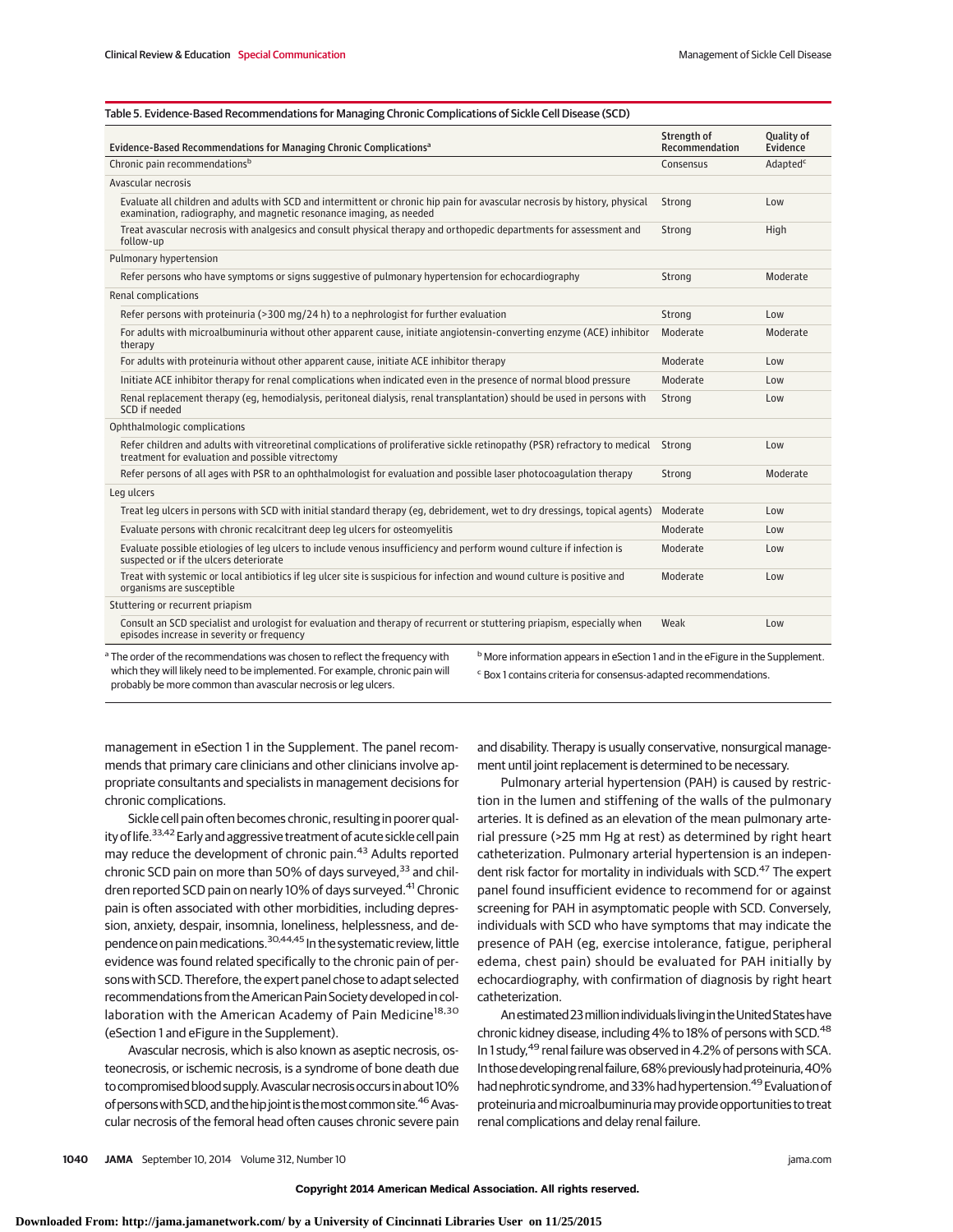#### Table 6. Evidence-Based Recommendations for Use of Hydroxyurea Therapy

| Evidence-Based Recommendations for Use of Hydroxyurea Therapy                                                                                                                                                             | Strength of<br>Recommendation                    | Ouality of<br>Evidence                         |
|---------------------------------------------------------------------------------------------------------------------------------------------------------------------------------------------------------------------------|--------------------------------------------------|------------------------------------------------|
| In adults with sickle cell anemia (SCA) who have ≥3 moderate to severe pain crises associated with sickle cell disease<br>(SCD) during a 12-mo period, initiate treatment with hydroxyurea                                | Strong                                           | High                                           |
| In adults with SCA who have sickle cell-associated pain that interferes with daily activities and quality of life, initiate<br>treatment with hydroxyurea                                                                 | Strong                                           | Moderate                                       |
| In adults with SCA who have a history of severe or recurrent acute chest syndrome (ACS), initiate treatment with<br>hydroxyurea <sup>a</sup>                                                                              | Strong                                           | Moderate                                       |
| In adults with SCA who have severe symptomatic chronic anemia that interferes with daily activities or quality of life,<br>initiate treatment with hydroxyurea                                                            | Strong                                           | Moderate                                       |
| In infants 9 mo of age or older, in children, and in adolescents with SCA, offer treatment with hydroxyurea regardless<br>of clinical severity to reduce complications (eq. pain, dactylitis, ACS, anemia) related to SCD | Strong <sup>b</sup> and<br>moderate <sup>c</sup> | High <sup>b</sup> and<br>moderate <sup>c</sup> |
| In adults and children with SCD who have chronic kidney disease and are taking erythropoietin, add hydroxyurea<br>therapy to improve anemia                                                                               | Weak                                             | Low                                            |
| Discontinue hydroxyurea therapy in women who are pregnant or breastfeeding                                                                                                                                                | Moderate                                         | Low                                            |
| Use an established prescribing and monitoring protocol to ensure proper use of hydroxyurea and maximize benefits<br>and safety                                                                                            | Strong                                           | High                                           |
| In persons with HbSB <sup>+</sup> -thalassemia or HbSC who have recurrent SCD-associated pain that interferes with daily<br>activities or quality of life, consult an SCD expert for consideration of hydroxyurea therapy | Moderate                                         | Low                                            |
| In persons not demonstrating a clinical response to appropriate doses and duration of hydroxyurea therapy, consult<br>an SCD expert                                                                                       | Moderate                                         | Very low                                       |

a More information appears in the chapter entitled "Managing Acute Complications of Sickle Cell Disease" in the full guideline.

<sup>c</sup> Moderate recommendation and moderate quality of evidence for children older than 42 months and adolescents.

<sup>b</sup> Strong recommendation and high quality of evidence for persons aged 9 to 42 months.

Chronic ophthalmological complications of SCD include proliferative sickle retinopathy (PSR) and vitreous hemorrhage. The presence of PSR is associated with significant visual loss,<sup>50</sup> and its peak prevalence occurs earlier in HbSC disease (eg, age ranges of 15-24 years in men and 20-39 years in women) than in HbSS.<sup>51</sup> Evaluation of PSR should include referral to an ophthalmologist for consideration of laser therapy.

Leg ulcers are another form of vascular complication seen in persons with SCD and are treated with standard therapy as well as evaluation for venous etiologies. Antibiotic therapy is reserved for ulcers with culture-proven bacterial infection. When ulcers are persistent, coexistence of osteomyelitis should be assessed.

Stuttering priapism, the occurrence of multiple self-limited episodes of unwanted, often painful erections lasting less than 4 hours, combined with prolonged priapism, affects asmany as 35% ofmales with SCD. Even though stuttering priapism is self-limited, recurrent episodes may lead to chronic or persistent priapism, adversely affecting quality of life or resulting in impotence. Chronic hormonal therapy may reduce or eliminate the episodes but without evidence of improvement in functional outcomes. Therefore, treatment decisions must be based on the balance of potential benefits and the risk of adverse effects including reduced sexual function.<sup>52</sup>

### Hydroxyurea Therapy

Long-term daily oral hydroxyurea treatment has been shown to reduce or prevent many acute and chronic complications of SCD. A ribonucleotide reductase inhibitor, hydroxyurea has been in use since the 1970s to treat persons with myeloproliferative neoplasms. In the 1980s, hydroxyurea was identified as a promising drug candidate for SCD by increasing fetal hemoglobin levels. Hydroxyurea has since been shown to have rapid absorption and near-complete bioavailability and to be therapeutic with once-daily oral dosing.<sup>53</sup>

Increasing the concentration of fetal hemoglobin is the primary effect of hydroxyurea and provides the greatest benefit to persons with SCD, but other mechanisms of action and benefits exist. For example, hydroxyurea lowers the number of circulating leukocytes and reticulocytes and decreases their expression of adhesion molecules, thus reducing vascular occlusion.<sup>54</sup> Hydroxyurea also increases red blood cell size (higher mean corpuscular volume) and improves cellular deformability, which increases blood flow and reduces vasoocclusion. In addition, nitric oxide released directly from hydroxyurea metabolism may contribute to local vasodilation.<sup>55</sup>

Hydroxyurea therapy substantially reduces the frequency of painful episodes and ACS events and the need for erythrocyte transfusions and hospitalizations.<sup>56</sup> Long-term hydroxyurea administration results in a reduction in mortality.<sup>57,58</sup>

The primary basis for recommending hydroxyurea therapy in adults come from the Multicenter Study of Hydroxyurea in Sickle Cell Anemia.<sup>56</sup> This RCT enrolled only adults with SCA who had experiencedmore than 3vasoocclusive crises during the previous year. The inclusion criteria were based on earlier clinical data showing an association of more than 3 vasoocclusive crises and markedly lower survival rates. Two-year trial results and follow-up at 9 and 17 years<sup>57,58</sup> demonstrated improved outcomes in those who continued hydroxyurea therapy (Table 6).

Only a limited population of adults with SCD was studied, failing to account for many individuals with significant SCD burden but who experience less than 3 vasoocclusive crises during a 12-month period. Based on observation studies and extrapolation from the Multicenter Study of Hydroxyurea in Sickle Cell Anemia<sup>56</sup> and other RCTs, the panel recommends hydroxyurea therapy for adults with fewer pain crises but whose SCA results in significant interference with daily activities or quality of life as well as individuals who have severe or recurrent ACS or severe symptomatic anemia.

For infants, children, and adolescents who have SCA, hydroxyurea treatment results have closely and consistently mirrored those of adults. Hydroxyurea treatment of children beginning as early as 9months of age yields improvements in laboratory parameters such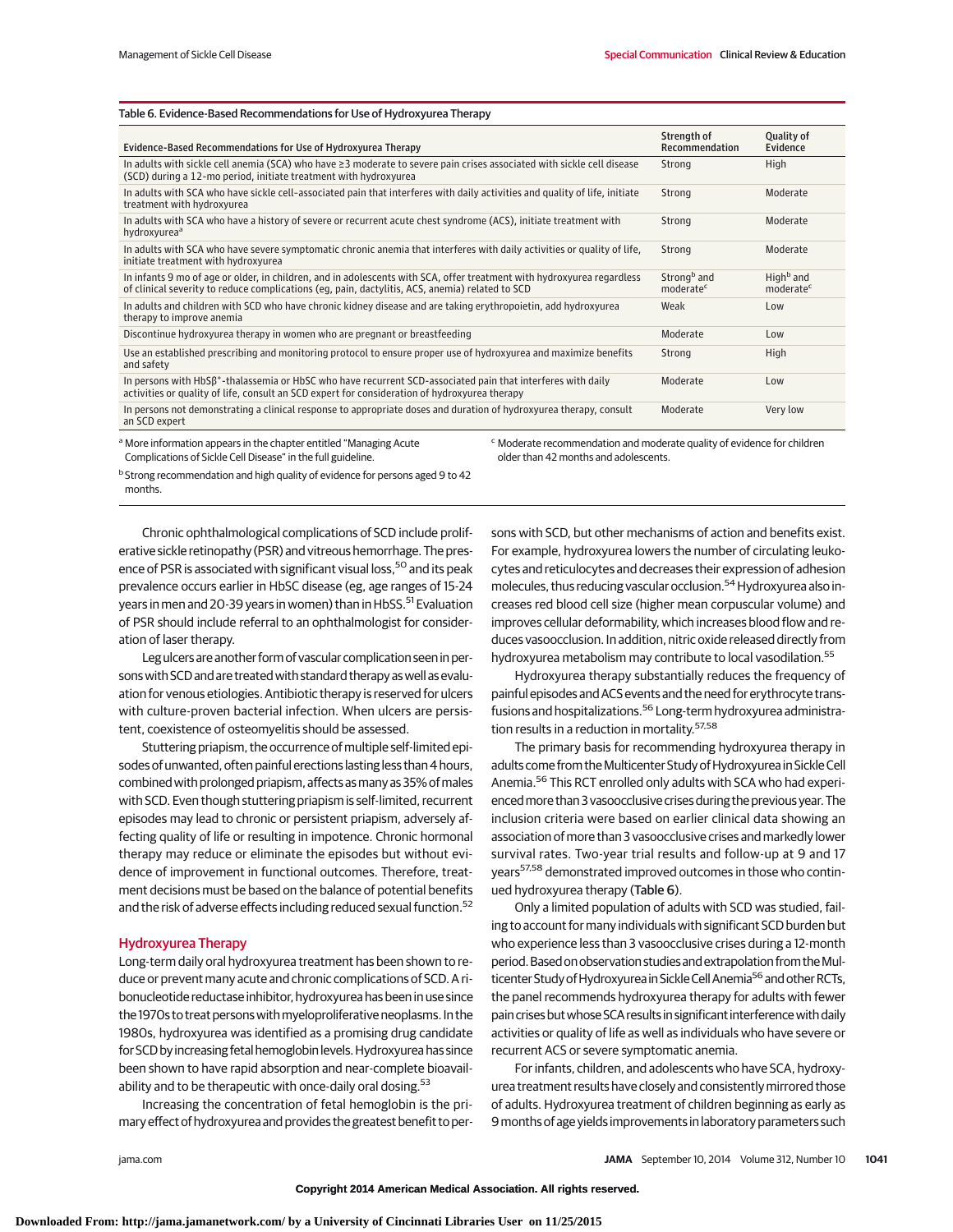Box 2. Consensus Treatment Protocol for Implementation of Hydroxyurea Therapy

#### **Recommended Laboratory Tests Before Starting Therapy**

Complete blood cell (CBC) count with white blood cell (WBC) differential, reticulocyte count, platelet count, and red blood cell (RBC) mean corpuscular volume (MCV)

Quantitative measurement of fetal hemoglobin if available (eg, hemoglobin electrophoresis, high-performance liquid chromatography)

Renal and liver function tests

Pregnancy test for women

#### **Initiating and Monitoring of Hydroxyurea Therapy**

Baseline elevation of fetal hemoglobin should not affect the decision to initiate hydroxyurea therapy

Both males and females of reproductive age should be counseled regarding the need for contraception while taking hydroxyurea

Starting dosage for adults (500 mg capsules): 15 mg/kg/d (round up to the nearest 500 mg); 5-10 mg/kg/d if patient has chronic kidney disease

Starting dosage for infants and children: 20 mg/kg/d

Monitor CBC count with WBC differential and reticulocyte count at least every 4 wk when adjusting dosage

Aim for a target absolute neutrophil count ≥2000/µL; however, younger persons with lower baseline counts may safely tolerate absolute neutrophil counts down to 1250/μL

Maintain platelet count ≥80 000/μL

If neutropenia or thrombocytopenia occurs:

Temporarily stop hydroxyurea dosing

Monitor CBC count with WBC differential weekly

When blood counts have recovered, reinstitute hydroxyurea at a dose of 5 mg/kg/d lower than the dose given before onset of cytopenia

If dose escalation is warranted based on clinical and laboratory findings, proceed as follows:

Increase by 5-mg/kg/d increments every 8 wk

Give until mild myelosuppression (absolute neutrophil count of 2000-4000/μL) is achieved, up to a maximum of 35 mg/kg/d

Once a stable dose is established, laboratory safety monitoring should include CBC count with WBC differential, reticulocyte count, and platelet count every 2-3 mo

People should be reminded that the effectiveness of hydroxyurea depends on their adherence to daily dosing; they should be counseled not to double up doses if a dose is missed

A clinical response to treatment with hydroxyurea may take 3-6 mo; therefore, a 6-month trial on the maximum tolerated dose is required prior to considering discontinuation due to treatment failure (whether due to lack of adherence or failure to respond to therapy)

Monitor RBC MCV and fetal hemoglobin levels for evidence of consistent or progressive laboratory response

A lack of increase in MCV, fetal hemoglobin, or both, is not an indication to discontinue therapy

For the patient who has a clinical response, long-term hydroxyurea therapy is indicated

Hydroxyurea therapy should be continued during hospitalizations or illness

as total hemoglobin and fetal hemoglobin levels and decreased numbers of sickle cell–related acute clinical events such as pain and ACS.<sup>59</sup> The panel recommends that hydroxyurea therapy be offered in children beginning at 9 months of age, including those who are asymptomatic.

The panel chose to recommend offering treatment as a mechanism to open discussion with families about the risks and benefits of therapy in asymptomatic infants. Long-term observational studies suggest sustained beneficial effects of hydroxyurea therapy for young persons without the adverse effects of excessive myelotoxicity, deleterious effects on growth and development, altered female fertility, accumulation of mutations, or increased carcinogenicity.<sup>59-62</sup> A consensus treatment protocol that includes dosing and monitoring schedules for implementation of hydroxyurea therapy is presented in Box 2.

Specific clinical situations can require more specialized approaches. Pregnant or lactating women with SCA are not considered candidates for hydroxyurea. Consideration of reduced dosing strategies should be used in persons with SCA and renal disease. In addition, there are many persons with HbSC disease or other variant SCD genotypes for whom no current evidence is available regarding the risks and benefits of hydroxyurea therapy. In such instances, an SCD specialist should be consulted if one is not already involved in the collaborative care of the patient.

#### Blood Transfusion in the Management of SCD

Normal donor erythrocytes contain normal hemoglobin (HbA), and their transfusion into patientswithSCD reduces the percentage of circulating erythrocytes that contain HbS. Sickled erythrocytes possess many unfavorable physiological properties and induce vascular changes that promote vasoocclusion. Sickled erythrocytes increase blood viscosity through intrinsic properties of the sickled cells as well as through abnormal interactions of these cells with leukocytes, platelets, vascular endothelium, and clotting factors.<sup>6,7</sup> Transfusion of normal donor erythrocytes is used to mitigate these effects.

When considering transfusion in a patient with SCD, distinctions must be made between episodic (ad hoc, acute, or prophylactic) and long-term (recurrent) transfusion, as well as the transfusion technique (eg, simple, manual exchange, or erythrocytapheresis). Exchange transfusionsmoreefficiently decrease the percentage of HbS-containing erythrocytes, allow transfusion of increased volumes of donor cells, and limit the risk of iron overload. Conversely, exchange transfusions may increase the direct costs of transfusion, require specialized equipment, and often require permanent venous access.<sup>63</sup>

Surgical procedures in persons with SCD are associated with significant risk for SCD and non–SCD-associated morbidity as well as an increased risk of death. Transfusions are commonly used during the perioperative period to prevent postoperative vasoocclusive crises, stroke, or ACS.<sup>64</sup> The Transfusion Alternatives Preoperatively in Sickle Cell Disease study<sup>65</sup> demonstrated a lowered risk of postoperative complications in persons with SCD undergoing medium risk surgery when their preoperative hemoglobin level was increased to 10 g/dL. The expert panel translated this result into the recommendation that red blood cell transfusion be used in all adults and children with SCA to bring their preoperative hemoglobin level to 10 g/dL prior to any surgical procedures involving general anesthesia.<sup>65</sup>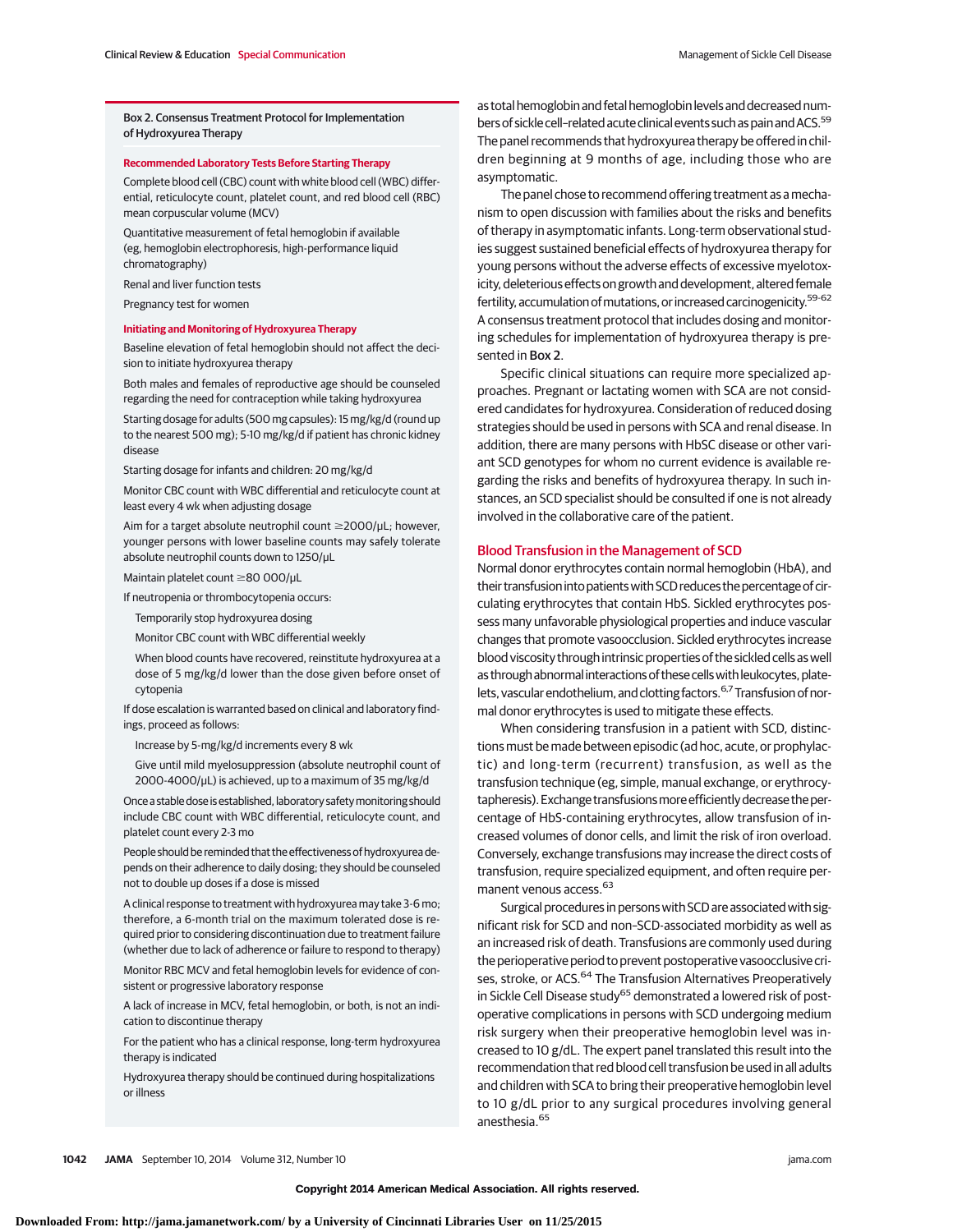| <b>Evidence-Based Recommendations for Use of Transfusion Therapy</b>                                                                                                                                                                                                                                                                                                                 | Strength of<br>Recommendation | <b>Ouality of</b><br>Evidence |
|--------------------------------------------------------------------------------------------------------------------------------------------------------------------------------------------------------------------------------------------------------------------------------------------------------------------------------------------------------------------------------------|-------------------------------|-------------------------------|
| Indications for prophylactic perioperative transfusion <sup>a</sup>                                                                                                                                                                                                                                                                                                                  |                               |                               |
| In adults and children with sickle cell anemia (SCA), transfuse red blood cells to bring the hemoglobin level to<br>10 g/dL prior to undergoing a surgical procedure involving general anesthesia                                                                                                                                                                                    | Strong                        | Moderate                      |
| In persons with HbSS disease who require surgery and who already have a hemoglobin level higher than 8.5 g/dL<br>without transfusion, are receiving long-term hydroxyurea therapy, or who require high-risk surgery (eg,<br>neurosurgery, prolonged anesthesia, cardiac bypass), consult a sickle cell disease (SCD) expert for quidance<br>as to the appropriate transfusion method | Strong                        | Low                           |
| In adults and children with HbSC or HbSB <sup>+</sup> -thalassemia, consult an SCD expert to determine if full or partial<br>exchange transfusion is indicated before a surgical procedure involving general anesthesia                                                                                                                                                              | Moderate                      | Low                           |
| Appropriate management and monitoring                                                                                                                                                                                                                                                                                                                                                |                               |                               |
| Red blood cell units that are to be transfused to individuals with SCD should include matching for C, E, and K<br>antigens                                                                                                                                                                                                                                                           | Moderate                      | Low                           |
| In persons with SCA who do not receive transfusions long-term and who are therefore at risk for hyperviscosity due<br>to high percentages of circulating HbS-containing erythrocytes, avoid transfusing to a target hemoglobin level<br>$>10$ g/dL                                                                                                                                   | Moderate                      | Low                           |
| In children with SCA who receive transfusions long-term, the goal of transfusion should be to maintain a HbS level of<br><30% immediately prior to the next transfusion                                                                                                                                                                                                              | Moderate                      | Moderate                      |
| The expert panel recommends that clinicians prescribing long-term transfusion therapy follow an established<br>monitoring protocol                                                                                                                                                                                                                                                   | Moderate                      | Low                           |
| Management and prevention of transfusion complications                                                                                                                                                                                                                                                                                                                               |                               |                               |
| Consult the blood bank for a workup of a possible delaved hemolytic transfusion reaction in a patient with any<br>of the following signs or symptoms: acute anemia, pain, or jaundice within 3 weeks after a blood transfusion                                                                                                                                                       | Strong                        | Moderate                      |
| In persons who receive long-term transfusion therapy, perform serial assessment of iron overload to include<br>validated liver iron quantification methods such as liver biopsy, magnetic resonance imaging R2, T2, and R2;<br>the optimal frequency of assessment has not been established and will be based in part on the individual patient's<br>characteristics                 | Strong                        | Moderate                      |
| Administer iron chelation therapy (with consultation with a hematologist) to persons with SCD and documented<br>transfusion-acquired iron overload                                                                                                                                                                                                                                   | Moderate                      | Moderate                      |

#### <sup>a</sup> More information appears in eSection 2 in the Supplement.

The benefits of long-term transfusion are varied; the highestquality evidence is from RCTs related to primary prevention of stroke in children (Table 7).<sup>26,66</sup> The use of transfusions for an abnormal transcranial Doppler velocity (≥200 cm/s) has resulted in a declining incidence of primary overt stroke in children with SCA.<sup>67</sup>

Additional recommendations to provide transfusions for acute SCD complications are based on moderate- and low-quality evidence and expert panel consensus in instances in which there is an expectation of high potential risk of mortality when transfusions are withheld (eg, ACS, acute stroke, severe anemia from transient aplastic crisis due to parvovirus B19, and splenic and hepatic sequestration). Persons with previous stroke and children with elevated transcranial Doppler velocities (=200 cm/s) are candidates for longterm transfusion therapy (Table 8).

Transfusions are associated with several possible complications or risks, including hyperviscosity, alloimmunization, hemolysis, and iron overload (eSection 2 in the Supplement). Transfusion of donor erythrocytes will raise the hematocrit of circulating blood, resulting in increased viscosity that could be problematic for persons with SCD by triggering vasoocclusion.

Following a transfusion, if the donor erythrocytes have a different antigenic profile from those of the recipient's own erythrocytes, an immunological response by the recipient against the foreign antigens can result in alloimmunization. Alloantibodies persist for many years, although their titer may wane to low or undetectable levels.Alloimmunization usually limits theability to identify compatible blood units for future transfusions, so efforts to avoid alloantibody development are warranted.

Delayed hemolytic transfusion reactions develop 7 to 28 days after red blood cell transfusions with minor blood group incompatibilities. These reactions should be considered in the differential diagnosis of a patient with worsening anemia, jaundice, or pain after transfusion. Transfused erythrocytes, whether administered sporadically or on a regularly scheduled basis, present a substantial iron load to the recipient, given the lack of a physiological means to remove excess iron. Repeated transfusion of erythrocytes causes iron accumulation outside the normal pathways of iron regulation and thus can lead to iron overload and organ dysfunction. Chelation therapy can be used to remove excess iron.

Although red blood cell transfusion can help ameliorate many SCD complications, transfusion therapy is associated with a wide variety of adverse reactions from mild to severe or even fatal.<sup>68</sup> Many of the recognized hazards of transfusions are amplified in persons with SCD.<sup>69,70</sup> Decisions to administer blood transfusions in persons with SCD must be based on risk-benefit assessments and are often made in consultation with a hematologist, transfusion medicine specialist, or SCD expert. The expert panel chose to comment on a few such situations in which evidence has shown no benefit or no evidence of benefit has been published but transfusion has been reported to be used. The panel makes explicit recommendations in Table 9 against the routine use of transfusions in uncomplicated vasoocclusive crises, priapism, asymptomatic anemia, acute kidney injury in the absence of multisystem organ failure.

# **Discussion**

Providing care to individuals with SCD can be challenging. This SCD guideline is being made available to provide the latest evidencebased recommendations to manage this condition and to help en-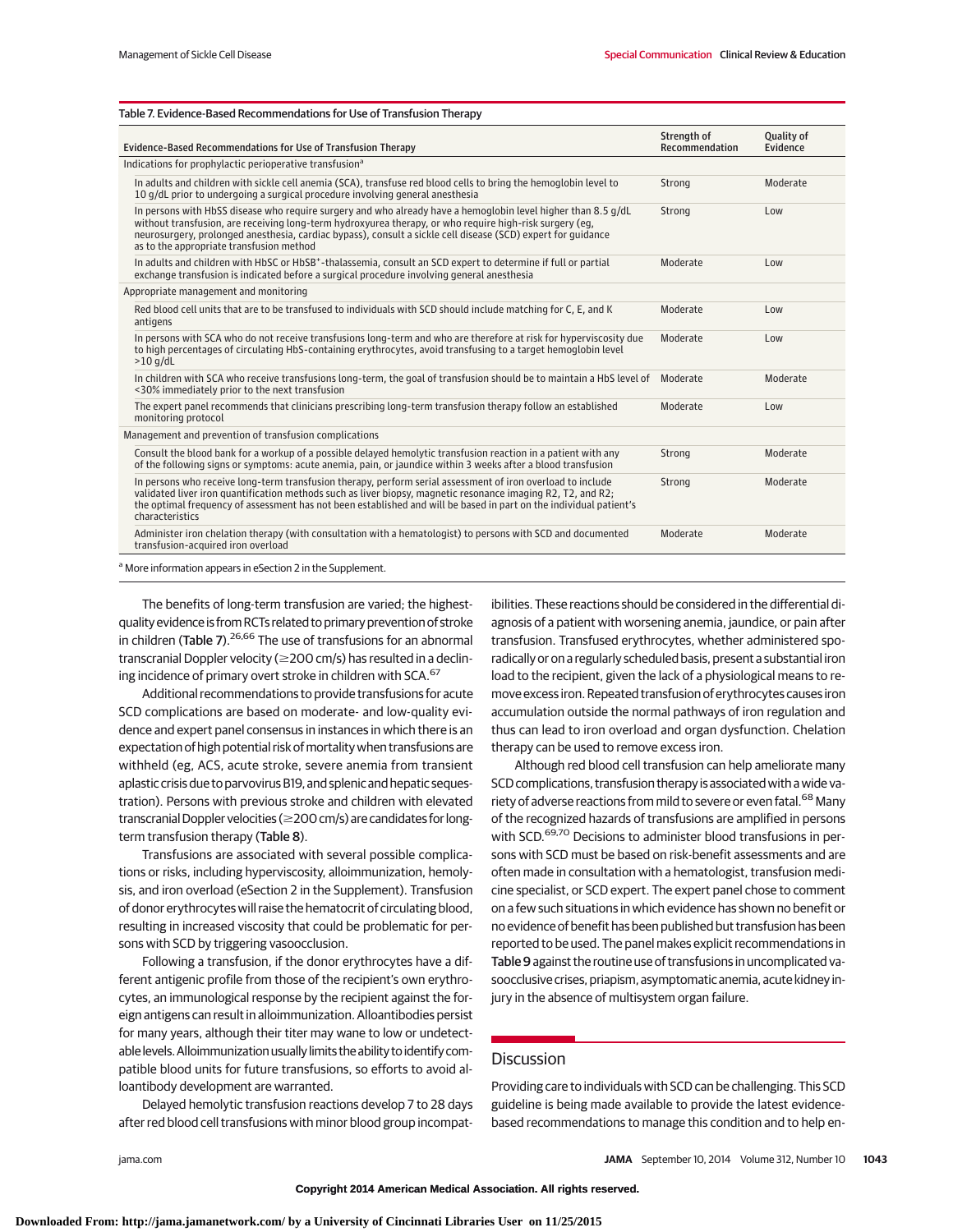| Table 8. Sickle Cell Disease Complications and Evidence-Based Recommendations for Use of Transfusion          |                              |                               |                              |  |
|---------------------------------------------------------------------------------------------------------------|------------------------------|-------------------------------|------------------------------|--|
| Complication                                                                                                  | <b>Transfusion</b><br>Method | Strength of<br>Recommendation | Quality of<br>Evidence       |  |
| Symptomatic severe acute chest syndrome (defined by an oxygen saturation<br><90% despite supplemental oxygen) | Exchange                     | Strong                        | Low                          |  |
| Acute splenic sequestration plus severe anemia                                                                | Simple                       | Strong                        | Low                          |  |
| In children and adults who have had an acute stroke, initiate a program<br>of monthly transfusions            | Simple or exchange           | Moderate                      | Low                          |  |
| Hepatic sequestration                                                                                         | Exchange or simple           | Consensus                     | Panel expertise <sup>a</sup> |  |
| Intrahepatic cholestasis                                                                                      | Exchange or simple           | Consensus                     | Panel expertise <sup>a</sup> |  |
| Multisystem organ failure                                                                                     | Exchange or simple           | Consensus                     | Panel expertise <sup>a</sup> |  |
| Aplastic crisis                                                                                               | Simple                       | Consensus                     | Panel expertise <sup>a</sup> |  |
| Symptomatic anemia                                                                                            | Simple                       | Consensus                     | Panel expertise <sup>a</sup> |  |

Child with transcranial Doppler reading >200 cm/s<sup>b</sup> exchange or simple Strong Strong High Adults and children with previous clinically overt stroke Exchange or simple Moderate Low

Box 1 contains criteria for panel expertise consensus.

**b** Indicates the time-averaged mean maximal cerebral blood flow velocity.

#### Table 9. Sickle Cell Disease Complications and Evidence-Based Recommendations Against Use of Transfusion

| Complication                                                       | Strength of<br>Recommendation | Quality of<br>Evidence       |
|--------------------------------------------------------------------|-------------------------------|------------------------------|
| Uncomplicated painful crisis                                       | Moderate                      | Low                          |
| Priapism                                                           | Moderate                      | Low                          |
| Asymptomatic anemia                                                | Consensus                     | Panel expertise <sup>a</sup> |
| Acute kidney injury in the absence<br>of multisystem organ failure | Consensus                     | Panel expertise <sup>a</sup> |
| Recurrent splenic sequestration                                    | Weak                          | Low                          |

<sup>a</sup> Box 1 contains criteria for panel expertise consensus.

gage health care professionals in supporting their implementation at the practice level.

Some of the strong recommendations appearing in this guideline are supported by low- or very low–quality evidence. Such disparities in strength of recommendations and quality levels of evidence appear to contradict the evidence basis of the guideline and use of the GRADE system. For example, our recommendation to refer to an ophthalmologist for a dilated eye examination to evaluate for retinopathy beginning at age 10 years is a strong recommendation with low-quality evidence. Such referrals have become the standard of care and there is observational study evidence of a significant risk of proliferative retinopathy that requires dilated eye examination to accurately identify and stage the extent of retinopathy.

The expert panel decided that the benefit of referral to an ophthalmologist was potentially substantial, and the risk associated with such referrals was low. Furthermore, it is unlikely that any RCTs will ever be performed to assess referral for dilated eye examination (vs not doing dilated eye examinations). The panel acknowledges that studies might be completed that provide higher-quality evidence to modify the frequency but decided this did not justify lowering the strength of the recommendation.

A second example highlights an instance in which low-quality evidence is used to support a strong recommendation against use of screening. The panel made a strong recommendation stating, in children with genotypes other than SCA (eg,  $HbS\beta^*$ thalassemia or HbSC), do not perform screening with transcranial Doppler. The quality of evidence for this recommendation is low, including observational studies, which do not demonstrate benefit from transcranial Doppler screening. Additional observational studies reported a significantly lower incidence of stroke in children with SCD genotypes other than SCA compared with those with SCA. Therefore, the benefit of screening is assessed as low with a moderate to high potential risk from repeated screenings based on unwarranted use of health care resources and the small to modest potential risk of testing and treatment in children who have false-positive test results. In addition, no therapy has been proposed for this group of children if they did have a positive screening test.

Disparity in quality levels of evidence and strength of recommendations is not unique to this guideline. Even though the original descriptions of GRADE reserve strong recommendations for only those areas with high-quality evidence,<sup>8</sup> this appears to ignore the realities of practice and research. In a recent publication in response to publication of the Endocrine Society guidelines,<sup>71</sup> some members of the GRADE working group have identified instances in which strong recommendations are appropriate with low- or even very low–quality evidence. Although this panel made their decisions prior to publication of GRADE's taxonomy, it is a valuable affirmation our work. For example, the strong recommendation for referral for dilated eye examinations based on low-quality evidence fits under the taxonomy category of best practice.<sup>71</sup>

The panel chose a second variation of the GRADE system by adding a third strength of recommendation (moderate) to the usual GRADE system of only strong and weak recommendations.<sup>8</sup> GRADE is a useful tool for guiding the grading of the quality of evidence and the strength of recommendations. Yet, it must be responsive to the needs of the user and to the topic being assessed by allowing flexibility. The expert panel decided that limiting recommendations to only 2 categories of strong and weak unnecessarily constrained the advice it could give to primary care clinicians. Other groups such as the American College of Cardiology have also found it advantageous to modify the number of levels of evidence or levels of recommendations suggested by GRADE.

The American Thoracic Society guidelines<sup>72</sup> also address care of individuals with SCD focusing on the diagnosis of pulmonary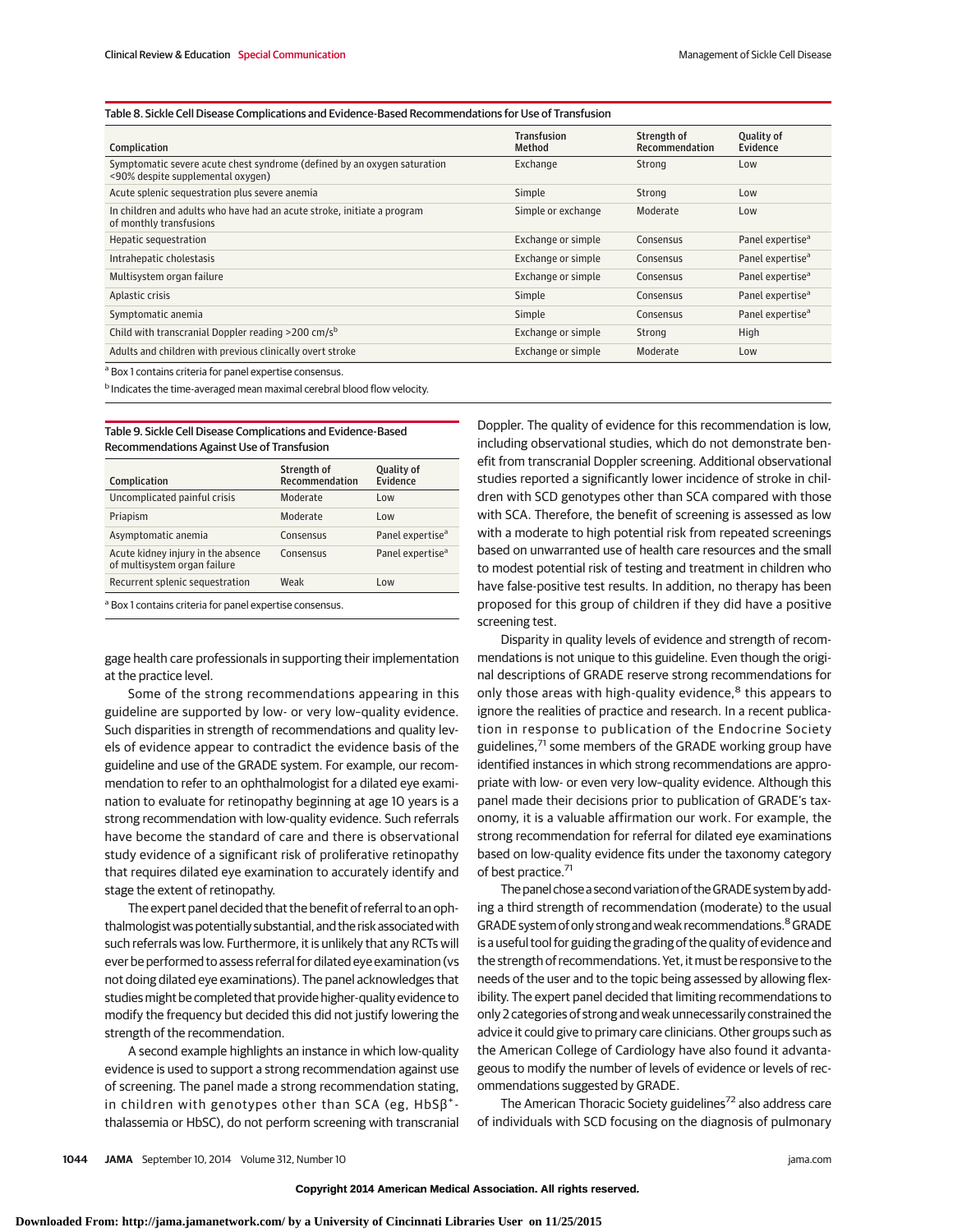| Table 10. Evidence-Based Strong Recommendations With High-Quality Evidence                                                                                                                                                                                                |                               |                        |
|---------------------------------------------------------------------------------------------------------------------------------------------------------------------------------------------------------------------------------------------------------------------------|-------------------------------|------------------------|
| Recommendation                                                                                                                                                                                                                                                            | Strength of<br>Recommendation | Quality of<br>Evidence |
| In children with conditional (170-199 cm/s) or elevated ( $\geq$ 200 cm/s) transcranial Doppler results, refer to a specialist<br>with expertise in long-term transfusion therapy aimed at stroke prevention                                                              | Strong                        | High                   |
| Treat avascular necrosis with analgesics and consult physical therapy and orthopedic departments for assessment<br>and follow-up                                                                                                                                          | Strong                        | High                   |
| Rapidly initiate treatment with parenteral opioids in adults and children with a vasoocclusive crisis associated<br>with severe pain                                                                                                                                      | Strong                        | High                   |
| Use simple or exchange transfusion for children with transcranial Doppler reading >200 cm/s <sup>a</sup>                                                                                                                                                                  | Strong                        | High                   |
| In adults with sickle cell anemia who have ≥3 moderate to severe pain crises associated with sickle cell disease<br>during a 12-mo period, initiate treatment with hydroxyurea                                                                                            | Strong                        | High                   |
| Use an established prescribing and monitoring protocol to ensure proper use of hydroxyurea and to maximize<br>benefits and safety                                                                                                                                         | Strong                        | High                   |
| In infants 9-42 mo of age or older, children, and adolescents with sickle cell anemia, offer treatment with<br>hydroxyurea regardless of clinical severity to reduce complications (eq. pain, dactylitis, acute chest syndrome, anemia)<br>related to sickle cell disease | Strong                        | High                   |
| <sup>a</sup> Indicates the time-averaged, mean-maximal cerebral blood flow velocity.                                                                                                                                                                                      |                               |                        |

hypertension. The American Thoracic Society guidelines recommend "risk stratification guides clinical decision making in SCD," which is mortality risk stratification for adults and morbidity risk stratification in children aged 8 years or older. Even though the guidelines indicate that mortality risk stratification can be accurately assessed by Doppler echocardiography or N-terminal probrain natriuretic peptide as a reasonable noninvasive alternative, these tests are not clearly recommended, leaving the clinician to determine whether this is a specific recommendation or only a statement of opinion. The guidelines do state "The committee members routinely perform risk stratification on their patients with SCD…" suggesting that this is an expert opinion–based recommendation. For translation into practice, the American Thoracic Society guidelines state for risk stratification, "perform a baseline study … and intervals of every 1 to 3 years seem reasonable."<sup>72</sup> No age of initiating screening is given.

Justification for risk stratification is based on decision making regarding (1) the frequency of follow-up screening, (2) identifying persons who may benefit from treatment shown to improve outcomes (eg, hydroxyurea), and (3) anticipating future health care needs of that individual. No evidence is presented to show how current test results would predict timing of the next screening or that mortality risk stratification can improve theability toanticipate future health care needs or exactly what is entailed in anticipating future needs.

Conversely, our guideline reports that there is insufficient evidence tomake a recommendation supporting regular screeningwith Doppler echocardiography and the value of the use of N-terminal pro-brain natriuretic peptide for risk stratification was not assessed. No evidence was identified from the published literature of any morbidity or mortality benefit of identifying or treating PAH in asymptomatic individuals. This expert panel agrees that increasing the use of proven SCD therapies (eg, hydroxyurea) should be considered for most persons with SCD but could find no evidence that echocardiographic screening for PAH would increase the use of hydroxyurea or that hydroxyurea therapy provides benefit in management of PAH.Without evidence to demonstrate the value of the initial echocardiographic screening in asymptomatic individuals, the expert panel did not consider such issues as anticipating future health care needs or time to next screening.

This review has a number of limitations. The literature search was conducted in English only, although we are unaware of any major clinical trials published in other languages that would have affected the results. During the extensive review process, none of the external reviewers commented about missing evidence. GRADE was used to guide the evidence review, but was modified. Whenever an existing system of evaluating evidence is modified, issues of validity arise. However, there is limited information about the validity of any commonly used system of evaluating evidence, including GRADE.

The processes used by the panel were able to fulfill most of the criteria that the IOM have recommended for creating high-quality guidelines, but not all.<sup>19</sup> Most significantly, the expert panel did not include a patient or a patient representative.

The literature review concluded in April 2014. We are aware of 2 recent publications that may affect SCD management. The first suggests that nonmyeloablative allogeneic hematopoietic stem cell transplantation may be of value in adults with sickle cell phenotype with or without thalassemia.<sup>73</sup> The second, the Silent Infarct Transfusion Trial,<sup>74</sup> shows that children with SCA and silent stroke have fewer strokes and new silent infarcts when treated with long-term transfusion therapy.

Our systematic review revealed that evidence is lacking in many areas important to care for individuals with SCD. There are only 7 recommendations in which the quality of evidence is high and the strength of the recommendation is strong (Table 10). Most of the recommendations for pain management (both acute and long-term) were consensus adapted from general pain guidelines, which may not adequately address the severe, episodic, and difficult to quantify pain associated with SCD. Little evidence exists to guide contraception and maternity care in persons with SCD. Several potential acute and chronic complications also have very limited evidence on which to base recommendations (eg, monitoring and addressing renal function and blood pressure in children and adults with SCD, ocular complications and management of fever in young children with SCD). Research is needed to address many of the identified gaps in the care of persons with SCD in screening for and prevention of complications, as well as treatment and reduction of high morbidity and mortality. Table 10 presents the strongest recommendations supported by high-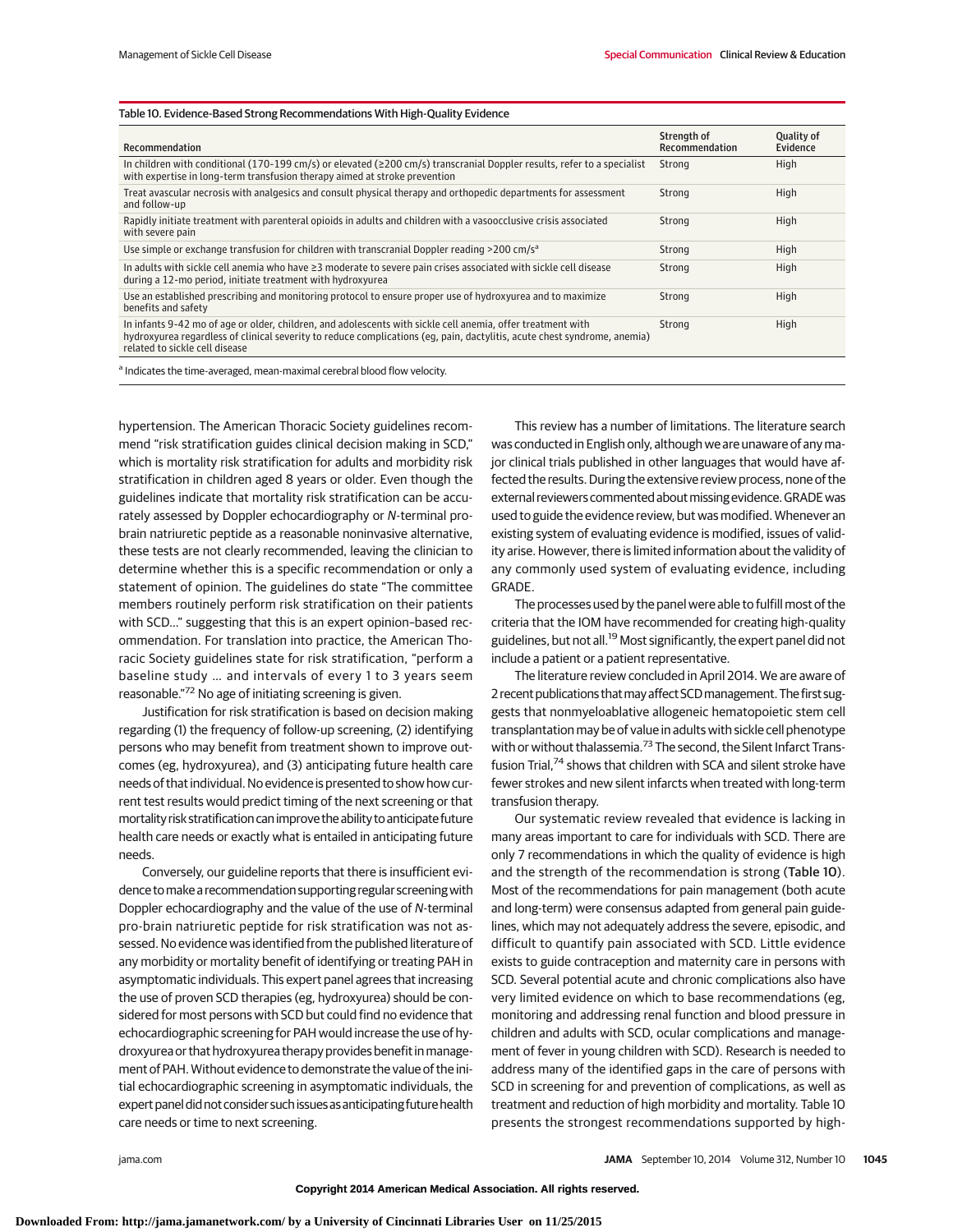quality evidence that the panel could make, highlighting the paucity of evidence available.

## **Conclusions**

The process of developing guidelines for the management of children, adolescents, and adults with SCD has been challenging because high-quality evidence is limited in virtually every area related to SCD management. The systematic review of the literature identified a very small number of RCTs in individuals

#### ARTICLE INFORMATION

**Author Affiliations:** Olmsted Medical Center, Rochester, Minnesota (Yawn); University of Texas Southwestern Medical Center, Dallas (Buchanan); University of North Carolina, Chapel Hill (Afenyi-Annan); Thomas Jefferson University, Cardeza Foundation, Philadelphia, Pennsylvania (Ballas); University of Colorado, Denver (Hassell); University of Virginia, Charlottesville (James); Foundation for Sickle Cell Disease Research, University of Miami, Miller School of Medicine, Miami, Florida (Jordan); Johns Hopkins School of Medicine, Baltimore, Maryland (Lanzkron); University of Florida, Gainesville (Lottenberg); Brigham and Women's Hospital and Harvard Medical School, Boston, Massachusetts (Savage); Duke University, Schools of Nursing and Medicine, Durham, North Carolina (Tanabe); Cincinnati Children's Hospital Medical Center, Cincinatti, Ohio (Ware); Mayo Clinic College of Medicine, Rochester, Minnesota (Murad); National Heart, Lung, and Blood Institute, Bethesda, Maryland (Goldsmith, Ortiz, Fulwood, John-Sowah); American Institutes for Research, Silver Spring, Maryland (Horton). Dr Goldsmith is now with the Rare Diseases Program, Office of New Drugs, US Food and Drug Administration, Bethesda, Maryland. Dr Ortiz is now a private senior consultant in Bethesda, Maryland. Dr Fulwood is now retired.

**Author Contributions:** Dr Yawn had full access to all of the data in the study and takes responsibility for the integrity of the data and the accuracy of the data analysis.

Study concept and design: Yawn, Buchanan, Afenyi-Annan, Ballas, Jordan, Lottenberg, Savage, Ware, Murad, Goldsmith, Ortiz, Fulwood, Horton, John-Sowah.

Acquisition, analysis, or interpretation of data: Yawn, Buchanan, Afenyi-Annan, Ballas, Hassell, James, Jordan, Lanzkron, Lottenberg, Savage, Tanabe, Ware, Murad, Goldsmith, Ortiz. Drafting of the manuscript: Yawn, Buchanan, Afenyi-Annan, Ballas, Hassell, Jordan, Savage, Ware, Murad, Goldsmith, Ortiz, Horton. Critical revision of the manuscript for important intellectual content: All authors. Statistical analysis: Yawn, Murad. Administrative, technical, or material support: Yawn, Buchanan, Afenyi-Annan, Ballas, Hassell, Lottenberg, Tanabe, Murad, Goldsmith, Ortiz, Fulwood, Horton, John-Sowah. Study supervision: Yawn, Buchanan, John-Sowah.

**Conflict of Interest Disclosures:** The authors have completed and submitted the ICMJE Form for Disclosure of Potential Conflicts of Interest. During the development of these guidelines, measures were taken to ensure the transparency of the

evidence review process and to manage all potential or perceived conflicts of interest. At the initial expert panel meeting, expert panel members were asked by the panel co-chairs to disclose interests and relationships that could potentially influence their participation or pose a potential conflict of interest. Dr Afenyi-Annan reported receiving individual and institutional payment related to consultant work from the Transfusion Safety Summit, Novartis Pharmaceuticals Corporation, and Hall, Booth, Smith & Slover, PC (legal expert witness); and educational support from Duke University Comprehensive Sickle Cell Center (mentored research training supplement). Dr Ballas reported receiving individual payment related to work on a speaker's bureau for Novartis; and individual payment for serving on advisory boards for HemaQuest and Sangart. Dr Hassell reported receivng individual payment for serving on advisory boards for Pfizer, ApoPharma, Foundation for Women and Girls with Blood Disorders, and PFO Research Foundation; receiving consultant fees from AGA Medical Corp; receiving individual and institutional grant support from Terumo, GlycoMimetics, and Emmaus; and serving on the board of directors for Mount Evans Home Health & Hospice. Dr James reported receiving individual consultant fees for serving on an advisory board for CSL Behring; receiving individual and institutional grant funding from Grifols/Talecris and CSL Behring; and receiving individual consultation fees as a legal expert witness for Johnson & Johnson and sanofi-aventis. Dr Jordan reported serving on advisory councils for the National Heart, Lung, and Blood Institute, AESRx, and Prolong Phamaceutical; receiving individual consultant fees from the Sickle Cell Disease Association of America (faculty chair), National Initiative for Children's Healthcare Quality, NKT Therapeutics, TriStem, Prizer, and Novartis; individual and institutional grant support from the Health Resources and Services Administration; and serving on the boards of the Foundation for Women and Girls with Blood Disorders and the Miami YWCA. Dr Lanzkron reported receiving individual payment related to serving on an advisory board for HemaQuest; and receiving individual and institutional grant funding from Emmaus, GlycoMimetics, and Novartis. Dr Tanabe reported receiving institutional grant funding from the Agency for Healthcare Research and Quality and Duke School of Nursing; receiving institutional funds for subcontracted work from Michigan Public Health Institute and Health Resources and Services Administration; being a partner in ESI Triage Research Team LLC; and receiving individual consultant fees as a legal expert witness. Dr Ware reported receiving individual consultant fees

with SCD, demonstrating the extensive knowledge gaps in SCD and care of affected individuals. The expert panel realizes that this summary report and the guidelines leave many uncertainties for health professionals caring for individuals with SCD and highlight the importance of collaboration between primary care health professionals and SCD experts. However, we hope that this summary report and the SCD guideline begins to facilitate improved and more accessible care for all affected individuals, and that the discrepancies in the existing data will trigger new research programs and processes to facilitate future guidelines.

> serving on a data and safety monitoring board for Pfizer. No other disclosures were reported.

**Funding/Support:** The National Heart, Lung, and Blood Institute (NHLBI) sponsored the development of this guideline to assist health care professionals in the management of common issues of sickle cell disease. The NHLBI established the expert panel and invited the panel members. All members served as volunteers and received no compensation from the NHLBI or any other entity for their participation.

**Role of the Sponsor/Funder:** The NHLBI had a role in the design and conduct of the study; collection, management, analysis, and interpretation of the data; preparation, review, or approval of the manuscript; and decision to submit the manuscript for publication.

**Disclaimer:**Thecontentissolely the responsibilityof the authors and does not necessarily represent the official views of the NHLBI, the National Institutes of Health, or the US Department of Health and Human Services.

**Correction:** This article was corrected on October 6, 2014, to fix an incorrect complication description in Table 9. This article was also corrected on January 21, 2015, to replace the last sentence before the Discussion section.

#### **REFERENCES**

**1**. Herrick JB. Peculiar elongated and sickle-shaped red blood corpuscles in a case of severe anemia. Arch Intern Med. 1910;6(5):517-521.

**2**. Brawley OW, Cornelius LJ, Edwards LR, et al. National Institutes of Health Consensus Development Conference statement: hydroxyurea treatment for sickle cell disease. Ann Intern Med. 2008;148(12):932-938.

**3**. Lanzkron S, Strouse JJ, Wilson R, et al. Systematic review: hydroxyurea for the treatment of adults with sickle cell disease. Ann Intern Med. 2008;148(12):939-955.

**4**. Hsieh MM, Kang EM, Fitzhugh CD, et al. Allogeneic hematopoietic stem-cell transplantation for sickle cell disease. N Engl J Med. 2009;361(24): 2309-2317.

**5**. Farrell K, Dent L, Nguyen ML, Buchowski M, Bhatt A, Aguinaga MdelP. The relationship of oxygen transport and cardiac index for the prevention of sickle cell crises.J Natl Med Assoc. 2010;102(11):1000-1007.

**6**. Ballas SK, Mohandas N. Sickle red cell microrheology and sickle blood rheology. Microcirculation. 2004;11(2):209-225.

**7**. Bunn HF. Pathogenesis and treatment of sickle cell disease. N Engl J Med. 1997;337(11):762-769.

**8**. US Centers for Disease Control and Prevention. Sickle cell disease: data and statistics. http://www

from Bayer, Novartis Pharmaceuticals, and Sobi; and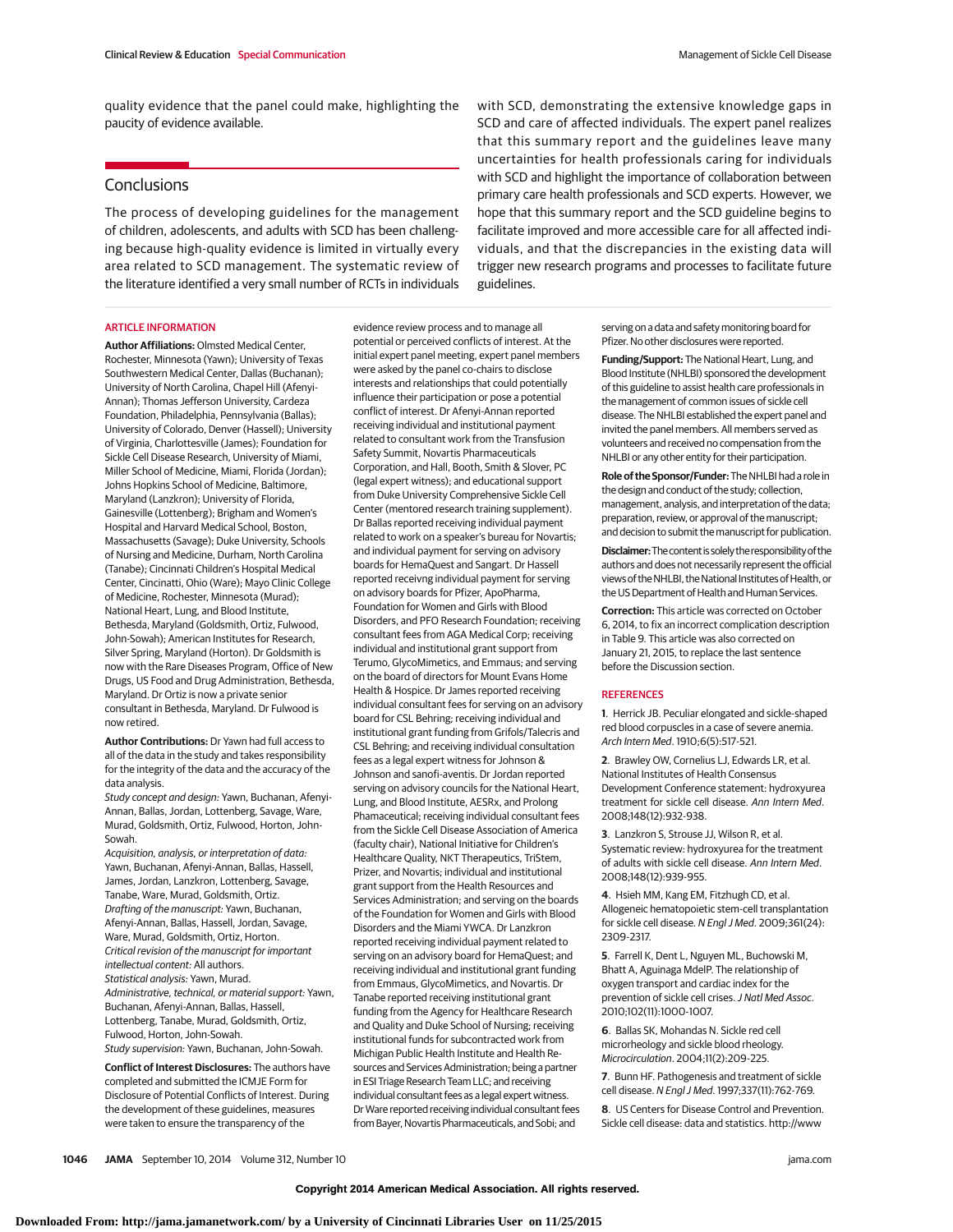.cdc.gov/ncbddd/sicklecell/data.html. Accessed on March 8, 2014.

**9**. Balshem H, Helfand M, Schünemann HJ, et al. GRADE guidelines, 3: rating the quality of evidence. J Clin Epidemiol. 2011;64(4):401-406.

**10**. Anderson LM, Oliver SR, Michie S, Rehfuess E, Noyes J, Shemilt I. Investigating complexity in systematic reviews of interventions by using a spectrum of methods. J Clin Epidemiol. 2013;66(11): 1223-1229.

**11**. Segal JB, Strouse JJ, Beach MC, et al. Hydroxyurea for the treatment of sickle cell disease. Evid Rep Technol Assess (Full Rep). 2008; (165):1-95.

**12**. Shea BJ, Hamel C, Wells GA, et al. AMSTAR is a reliable and valid measurement tool to assess the methodological quality of systematic reviews. J Clin Epidemiol. 2009;62(10):1013-1020.

**13**. Strouse JJ, Lanzkron S, Beach MC, et al. Hydroxyurea for sickle cell disease: a systematic review for efficacy and toxicity in children. Pediatrics. 2008;122(6):1332-1342.

**14**. Kavanagh PL, Sprinz PG, Vinci SR, Bauchner H, Wang CJ. Management of children with sickle cell disease: a comprehensive review of the literature. Pediatrics. 2011;128(6):e1552-e1574.

**15**. US Preventive Services Task Force. Recommendations. http://www .uspreventiveservicestaskforce.org /recommendations.htm. Accessed February 11, 2013.

**16**. Ahmed F, Temte JL, Campos-Outcalt D, Schünemann HJ; ACIP Evidence Based Recommendations Work Group (EBRWG). Methods for developing evidence-based recommendations by the Advisory Committee on Immunization Practices (ACIP) of the US Centers for Disease Control and Prevention (CDC). Vaccine. 2011;29 (49):9171-9176.

**17**. Centers for Disease Control and Prevention (CDC). US medical eligibility criteria for contraceptive use, 2010—adapted from the World Health Organization Medical Eligibility Criteria for Contraceptive Use, 4th edition. MMWR Recomm Rep. 2010;59(RR-4):1-86.

**18**. Chou R, Fanciullo GJ, Fine PG, et al; American Pain Society-American Academy of Pain Medicine Opioids Guidelines Panel. Clinical guidelines for the use of chronic opioid therapy in chronic noncancer pain.J Pain. 2009;10(2):113-130.

**19**. Graham R, Mancher M, Wolman DM, Greenfield S, Steinberg E, eds. Clinical Practice Guidelines We Can Trust. Washington, DC: National Academies Press; 2011.

**20**. Bennett NM, et al; Centers for Disease Control and Prevention (CDC). Use of 13-valent pneumococcal conjugate vaccine and 23-valent pneumococcal polysaccharide vaccine for adults with immunocompromising conditions: recommendations of the Advisory Committee on Immunization Practices (ACIP). MMWR Morb Mortal Wkly Rep. 2012;61(40):816-819.

**21**. Johnson K, Posner SF, Biermann J, et al; CDC/ATSDR Preconception Care Work Group; Select Panel on Preconception Care. Recommendations to improve preconception health and health care—United States: a report of the CDC/ATSDR Preconception Care Work Group and the Select Panel on Preconception Care. MMWR Recomm Rep. 2006;55(RR-6):1-23.

**22**. Gaston MH, Verter JI, Woods G, et al. Prophylaxis with oral penicillin in children with sickle cell anemia: a randomized trial. N Engl J Med. 1986;314(25):1593-1599.

**23**. Alio AP, Salihu HM. Maternal determinants of pediatric preventive care utilization among blacks and whites.J Natl Med Assoc. 2005;97(6):792-797.

**24**. Barfield WD, Barradas DT, Manning SE, Kotelchuck M, Shapiro-Mendoza CK. Sickle cell disease and pregnancy outcomes: women of African descent. Am J Prev Med. 2010;38(4)(suppl): S542-S549.

**25**. Villers MS, Jamison MG, De Castro LM, James AH. Morbidity associated with sickle cell disease in pregnancy. Am J Obstet Gynecol. 2008;199(2):e1-e5.

**26**. Adams RJ, McKie VC, Hsu L, et al. Prevention of a first stroke by transfusions in children with sickle cell anemia and abnormal results on transcranial Doppler ultrasonography. N Engl J Med. 1998;339  $(1):$ 5-11.

**27**. Adams RJ, Brambilla D; Optimizing Primary Stroke Prevention in Sickle Cell Anemia (STOP 2) Trial Investigators. Discontinuing prophylactic transfusions used to prevent stroke in sickle cell disease. N Engl J Med. 2005;353(26):2769-2778.

**28**. Sheth S, Licursi M, Bhatia M. Sickle cell disease: time for a closer look at treatment options? Br J Haematol. 2013;162(4):455-464.

**29**. Kochanek KD, Xu J, Murphy SL, Miniño AM, Kung HC. Deaths: preliminary data for 2009. Natl Vital Stat Rep. 2011;59(4):1-51.

**30**. Benjamin LJ, Dampier CD, Jacox A, et al. Guideline for the Management of Acute and Chronic Pain in Sickle-Cell Disease. Chicago, IL: American Pain Society; 1999.

**31**. Ballas SK, Lusardi M. Hospital readmission for adult acute sickle cell painful episodes: frequency, etiology, and prognostic significance. Am J Hematol. 2005;79(1):17-25.

**32**. Jacob E, Beyer JE, Miaskowski C, Savedra M, Treadwell M, Styles L. Are there phases to the vaso-occlusive painful episode in sickle cell disease? J Pain Symptom Manage. 2005;29(4):392-400.

**33**. Smith WR, Penberthy LT, Bovbjerg VE, et al. Daily assessment of pain in adults with sickle cell disease. Ann Intern Med. 2008;148(2):94-101.

**34**. Bellet PS, Kalinyak KA, Shukla R, Gelfand MJ, Rucknagel DL. Incentive spirometry to prevent acute pulmonary complications in sickle cell diseases. N Engl J Med. 1995;333(11):699-703.

**35**. Booth C, Inusa B, Obaro SK. Infection in sickle cell disease: a review. Int J Infect Dis. 2010;14(1):e2 e12.

**36**. Charache S, Scott JC, Charache P. "Acute chest syndrome" in adults with sickle cell anemia: microbiology, treatment, and prevention. Arch Intern Med. 1979;139(1):67-69.

**37**. Vichinsky EP, Neumayr LD, Earles AN, et al; National Acute Chest Syndrome Study Group. Causes and outcomes of the acute chest syndrome in sickle cell disease [published correction appears in N Engl J Med. 2000;343(11):824]. N Engl J Med. 2000;342(25):1855-1865.

**38**. Verduzco LA, Nathan DG. Sickle cell disease and stroke. Blood. 2009;114(25):5117-5125.

**39**. Miller ST, Macklin EA, Pegelow CH, et al; Cooperative Study of Sickle Cell Disease. Silent infarction as a risk factor for overt stroke in children with sickle cell anemia: a report from the Cooperative Study of Sickle Cell Disease. J Pediatr. 2001;139(3):385-390.

**40**. Ware RE, Zimmerman SA, Sylvestre PB, et al. Prevention of secondary stroke and resolution of transfusional iron overload in children with sickle cell anemia using hydroxyurea and phlebotomy. J Pediatr. 2004;145(3):346-352.

**41**. Ballas SK, Lieff S, Benjamin LJ, et al; Investigators, Comprehensive Sickle Cell Centers. Definitions of the phenotypic manifestations of sickle cell disease. Am J Hematol. 2010;85(1):6-13.

**42**. Dampier C, Ely B, Brodecki D, O'Neal P. Characteristics of pain managed at home in children and adolescents with sickle cell disease by using diary self-reports.J Pain. 2002;3(6):461-470.

**43**. Ballas SK, Gupta K, Adams-Graves P. Sickle cell pain: a critical reappraisal. Blood. 2012;120(18): 3647-3656.

**44**. Embury SH, Hebbel RP, Mohandas S, eds. Sickle Cell Disease: Basic Principles and Clinical Picture. New York, NY: Raven Press; 1994.

45. Serjeant DR, Serjeant BE. Sickle Cell Disease. New York, NY: Oxford University Press; 2001.

**46**. Milner PF, Kraus AP, Sebes JI, et al. Sickle cell disease as a cause of osteonecrosis of the femoral head. N Engl J Med. 1991;325(21):1476-1481.

**47**. Parent F, Bachir D, Inamo J, et al. A hemodynamic study of pulmonary hypertension in sickle cell disease. N Engl J Med. 2011;365(1):44-53.

**48**. Ataga KI, Orringer EP. Renal abnormalities in sickle cell disease. Am J Hematol. 2000;63(4):205- 211.

**49**. Powars DR, Elliott-Mills DD, Chan L, et al. Chronic renal failure in sickle cell disease: risk factors, clinical course, and mortality. Ann Intern Med. 1991;115(8):614-620.

**50**. Moriarty BJ, Acheson RW, Condon PI, Serjeant GR. Patterns of visual loss in untreated sickle cell retinopathy. Eye (Lond). 1988;2(pt 3):330-335.

**51**. Elagouz M, Jyothi S, Gupta B, Sivaprasad S. Sickle cell disease and the eye: old and new concepts. Surv Ophthalmol. 2010;55(4):359-377.

**52**. Olujohungbe AB, Adeyoju A, Yardumian A, Akinyanju O, Morris J, Westerdale N, et al. A prospective diary study of stuttering priapism in adolescents and young men with sickle cell anemia: report of an international randomized control trial-the Priapism in Sickle Cell Study. J Androl. 2011;32(4):375-382.

**53**. Paule I, Sassi H, Habibi A, et al. Population pharmacokinetics and pharmacodynamics of hydroxyurea in sickle cell anemia patients, a basis for optimizing the dosing regimen. Orphanet J Rare Dis. 2011;6(6):30-42.

**54**. Ware RE. How I use hydroxyurea to treat young patients with sickle cell anemia. Blood. 2010;115 (26):5300-5311.

**55**. King SB. Nitric oxide production from hydroxyurea. Free Radic Biol Med. 2004;37(6):737- 744.

**56**. Charache S, Terrin ML, Moore RD, et al; Investigators of the Multicenter Study of Hydroxyurea in Sickle Cell Anemia. Effect of hydroxyurea on the frequency of painful crises in sickle cell anemia. N Engl J Med. 1995;332(20):1317-1322.